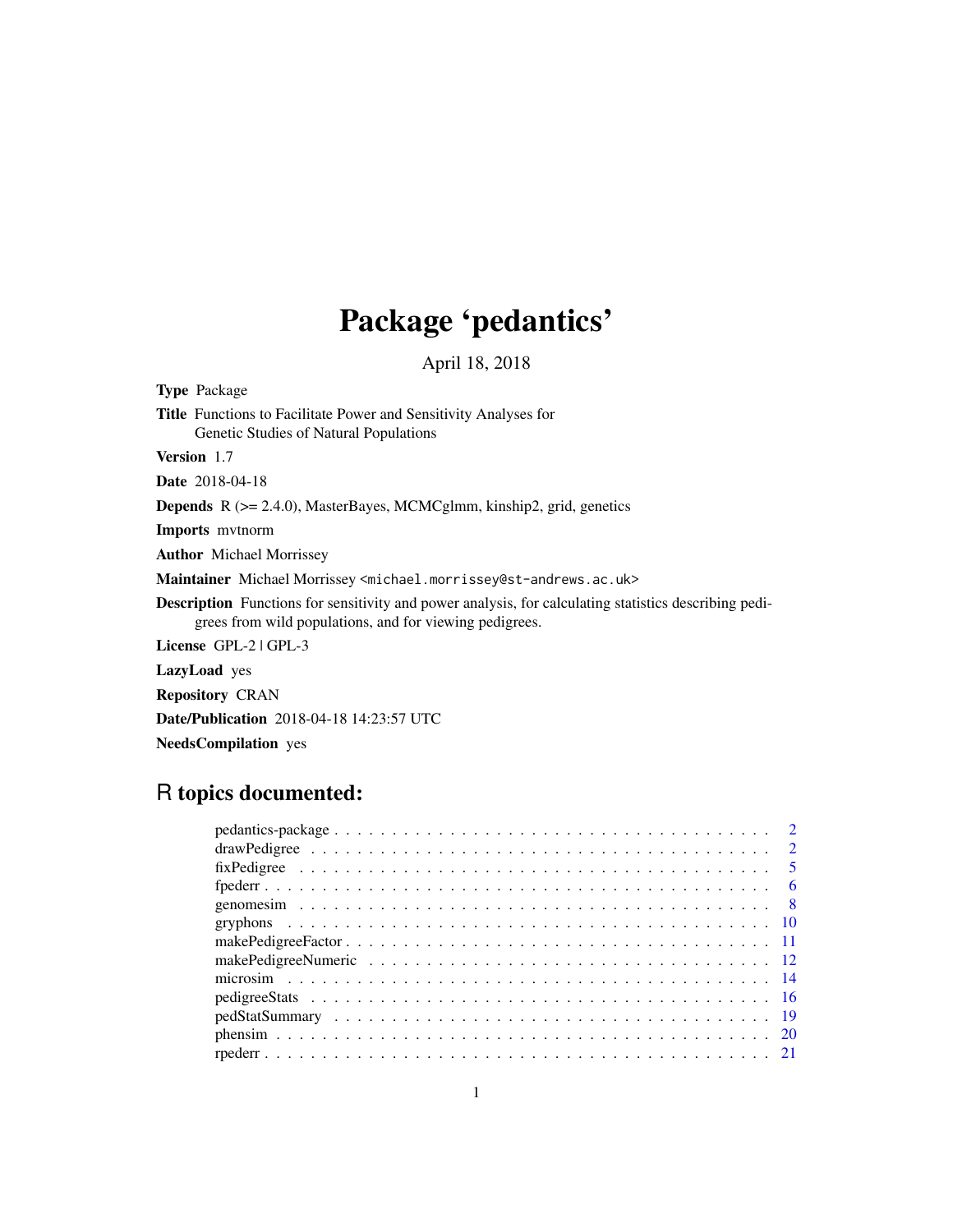<span id="page-1-0"></span>**Index** [24](#page-23-0)

pedantics-package *Tools to facilitate quantitative genetic studies of natural populations, especially with respect to the use of pedigrees in such problems.*

#### Description

pedantix contains three types of functions. The first are functions specifically designed to aid power and sensitivity analyses for quantitative genetic studies, particulary with thought to accommodating the proglems and data structures that arise in data from natural populations. There are basic utility functions for manipulating pedigrees. Finally there are functions for visualizing and statistically characterizing pedigrees.

# Details

| Package:  | pedantics         |
|-----------|-------------------|
| Type:     | Package           |
| Version:  | 1.01              |
| Date:     | 2009-07-21        |
| License:  | $GPL-2$   $GPL-3$ |
| LazyLoad: | yes               |

See the tutorial, pedantics-Tutorial.pdf for detailed example analyses using pedantics

#### Author(s)

Michael Morrissey <michael.morrissey@ed.ac.uk> Maintainer: Michael Morrissey <michael.morrissey@ed.ac.uk>

# References

Morrissey et al. 2007. Journal of Evolutionary Biology 20:2309-2321., Morrissey, M.B, and A.J. Wilson, 2009. pedantics, an R package for pedigree-based genetic simulation, and pedigree manipulation, characterisation, and viewing. Molecular Ecology Resources.

| drawPedigree | Produce a graphical representation of a pedigree |  |  |
|--------------|--------------------------------------------------|--|--|
|--------------|--------------------------------------------------|--|--|

# **Description**

Plots a pedigree, with options specific to considerations for pedigrees used to for quantitative genetic inferencein natural populations. Pedigrees containing only those individuals that are informative with respect to (genetic) variation in an arbitrary trait can be plotted, potentially overlain on a complete pedigree. Functions also exist to plot various types of pedgiree links associated with focal individuals.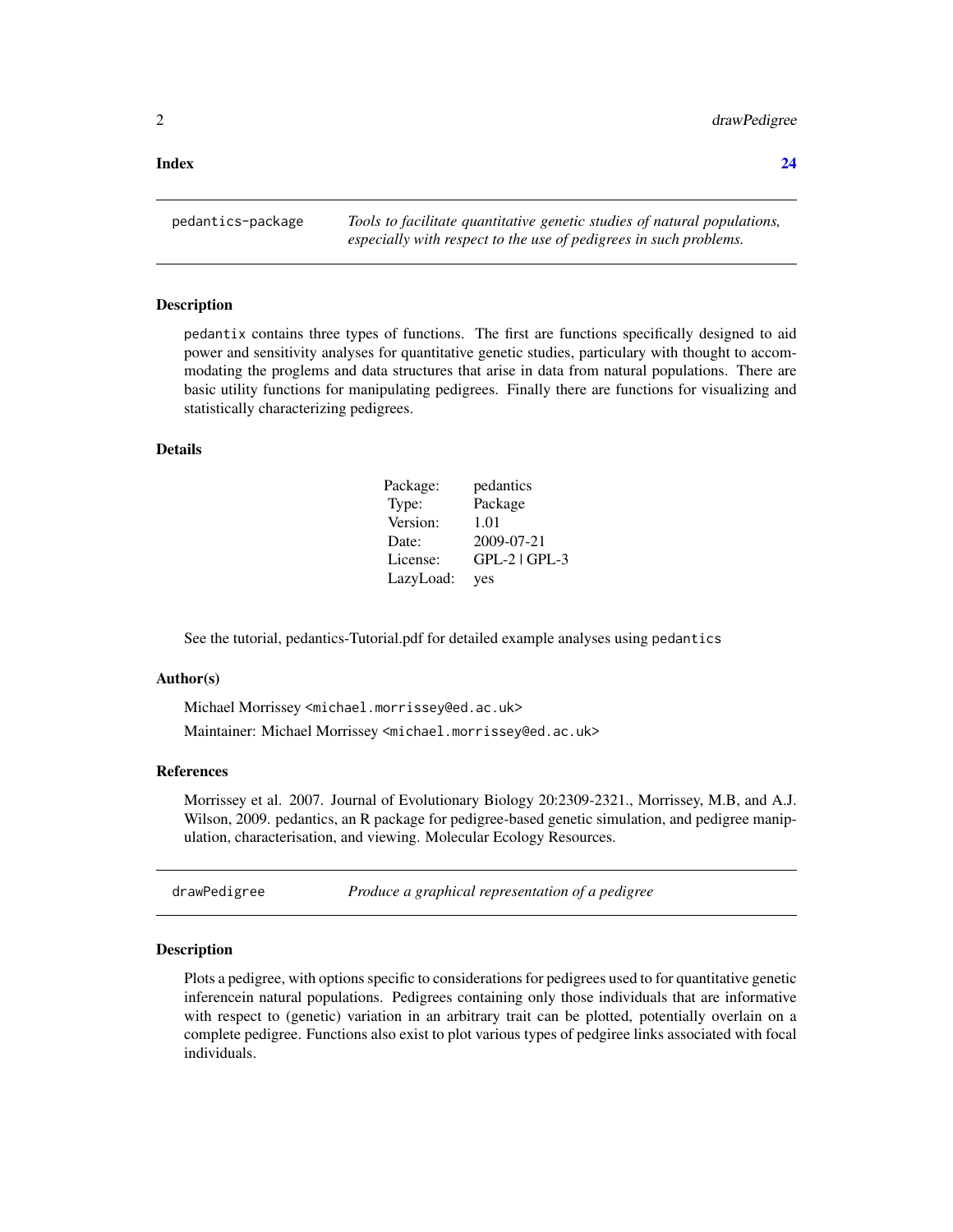# drawPedigree 3

# Usage

```
drawPedigree(Ped, cohorts = NULL, sex = NULL, dat = NULL, dots = "n",
              plotfull = "y", writeCohortLabels = "n", links = "all",
              sexInd = c(0, 1), dotSize = 0.001, dataDots = "n",dataDots.cex = 2, cohortLabs.cex = 1, retain="informative",
              focal=NULL, sexColours=c('red','blue'), ...)
```

| Ped               | An ordered pedigree with 3 columns: id, dam, sire                                                                                                                                                                                                                                                                                                                                                                              |
|-------------------|--------------------------------------------------------------------------------------------------------------------------------------------------------------------------------------------------------------------------------------------------------------------------------------------------------------------------------------------------------------------------------------------------------------------------------|
| cohorts           | An optional numeric vector of the same length as the pedigree designating, for<br>example cohort afinities or birth years                                                                                                                                                                                                                                                                                                      |
| sex               | An optional numeric vector of the same length as the pedigree containing the<br>sexes (may be unknown) of all indivduals with entries in the pedigree. Defaults<br>(modifiable with sexInd) are 0=male and 1=female                                                                                                                                                                                                            |
| dat               | An optional vector or data frame containg indicators of data availability. If dat<br>contains only ones and zeros, then any individual with any entry of one will<br>be considered as having data records. If data contains values other than ones<br>and zeros, individuals in the pedigree with rows in data that contain at least one<br>available record, i.e., one data record is not NA, will be treated as having data. |
| dots              | If 'y', then a dot will be printed representing each individual in the pedigree. If<br>sexes are available, dots will be colour coded by sex.                                                                                                                                                                                                                                                                                  |
| plotfull          | To be used when dat is supplied. If 'y' (the default), individuals in the pedigree<br>that are uninformative with respect to the available data have their pedigree links<br>plotted in gray.                                                                                                                                                                                                                                  |
| writeCohortLabels |                                                                                                                                                                                                                                                                                                                                                                                                                                |
|                   | To be used when cohorts is used. Will plot the cohort values on the left hand<br>side of the pedigree image.                                                                                                                                                                                                                                                                                                                   |
| links             | Default is 'all', other values are 'mums' to print only maternal pedigree links<br>and 'dads' to print only paternal pedigree links.                                                                                                                                                                                                                                                                                           |
| sexInd            | To be used with if sex is supplied and if the vector of sex specifiers differs from<br>the default.                                                                                                                                                                                                                                                                                                                            |
| dotSize           | Set the dot size bigger or smaller                                                                                                                                                                                                                                                                                                                                                                                             |
| dataDots          | Will print dots over the dots denoting indivdiuals, but denoting individuals with<br>available data as indicated by dat.                                                                                                                                                                                                                                                                                                       |
| dataDots.cex      | controls the size of dataDots relative to dots.                                                                                                                                                                                                                                                                                                                                                                                |
| cohortLabs.cex    | controls the size of cohort lables.                                                                                                                                                                                                                                                                                                                                                                                            |
| retain            | When those pedigree links only informative relative to phenotypic data avail-<br>ability are to be plotted, this controls whether or not a pruned pedigree based<br>on phenotypic data is plotted (if set to "pruned"), or whether strictly only those<br>informative pedigree links are plotted (the default)                                                                                                                 |
| focal             | An optional list containing the id of an individual and the kinds of relatives of<br>the focal individual to which to plot pedigree links. Available types are 'off-<br>spring','descendents','parents',ancestors', and 'kin'.                                                                                                                                                                                                 |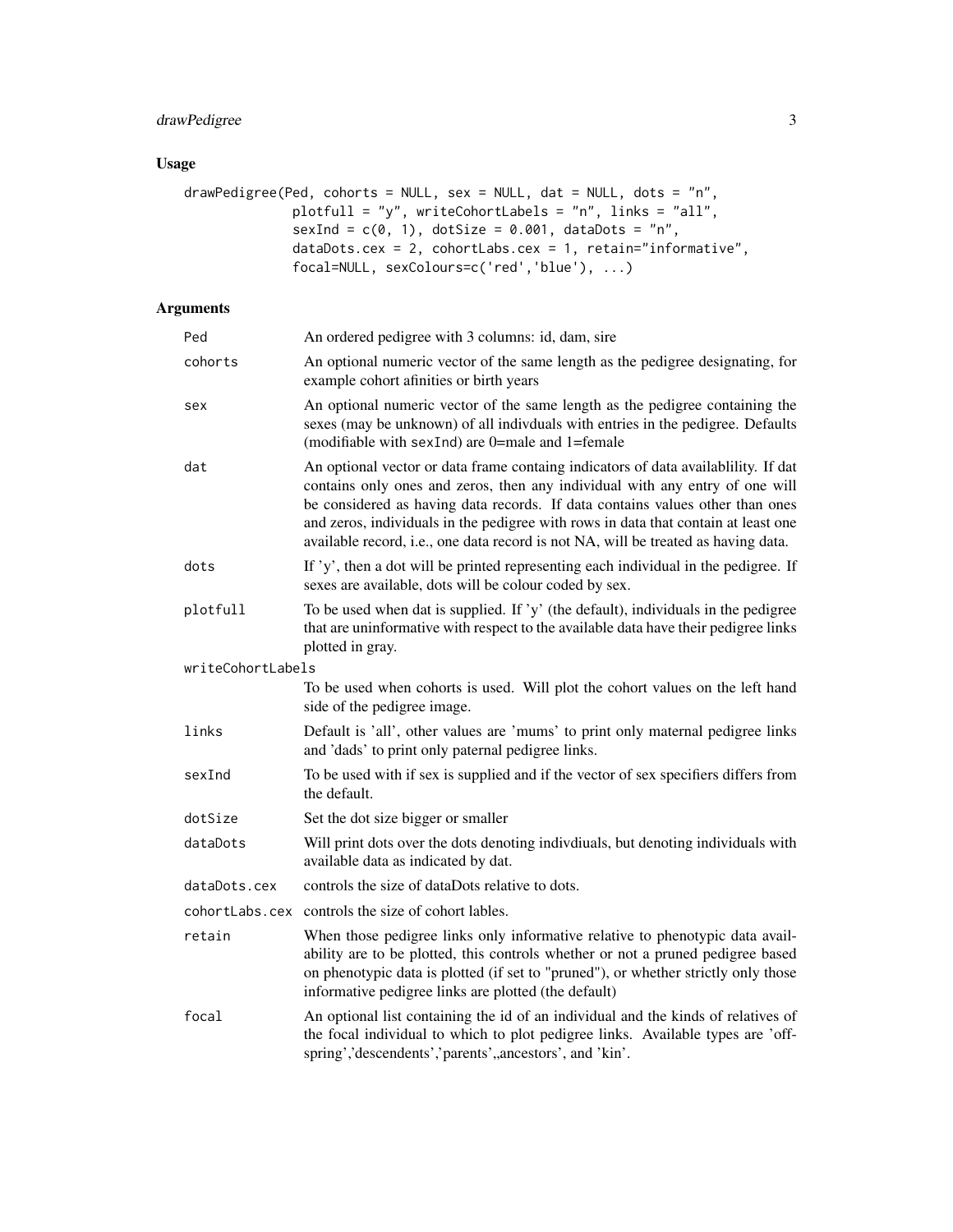<span id="page-3-0"></span>

| sexColours           | The colours that will be used to draw points and or lines associated with males<br>and females. |
|----------------------|-------------------------------------------------------------------------------------------------|
| $\ddot{\phantom{0}}$ | Additional graphical parameters.                                                                |

# Author(s)

Michael Morrissey <michael.morrissey@st-andrews.ac.uk>

#### References

Morrissey, M.B, and A.J. Wilson, 2009. pedantics, an R package for pedigree-based genetic simulation, and pedigree manipulation, characterisation, and viewing. Molecular Ecology Resources.

#### See Also

[fixPedigree](#page-4-1) to prepare pedigrees that may not explicitly contain records for all individuals (i.e., where founding individuals may only appear in the dam or sire column).)

#### Examples

```
data(gryphons)
pedigree<-fixPedigree(gryphons[,1:3])
## draw the gryphon pedigree by pedigree depth
drawPedigree(pedigree)
## draw the gryphon pedigree by cohort
# drawPedigree(pedigree,cohorts=gryphons$cohort,writeCohortLabels='y',
# cohortLabs.cex=1)
## Not run:
## draw the gryphon pedigree by cohort with only maternal links
drawPedigree(pedigree,cohorts=gryphons$cohort,links='mums')
## draw the gryphon pedigree by cohort with colour only for those
## indiduals that are informative relative to the quantitative
## genetics of a hypothetical trait only measured for individuals
## in the last two cohorts, emphasize the phenotyped individuals
## with large black dots, and all other individuals with dots
## colour coded by sex:
dataAvailability<-(gryphons$cohort>=(max(gryphons$cohort)-1))+0
# not run
# drawPedigree(pedigree,cohorts=gryphons$cohort,sex=gryphons$sex,
# dots='y',dat=dataAvailability,writeCohortLabels='y',dataDots='y')
```
## End(Not run)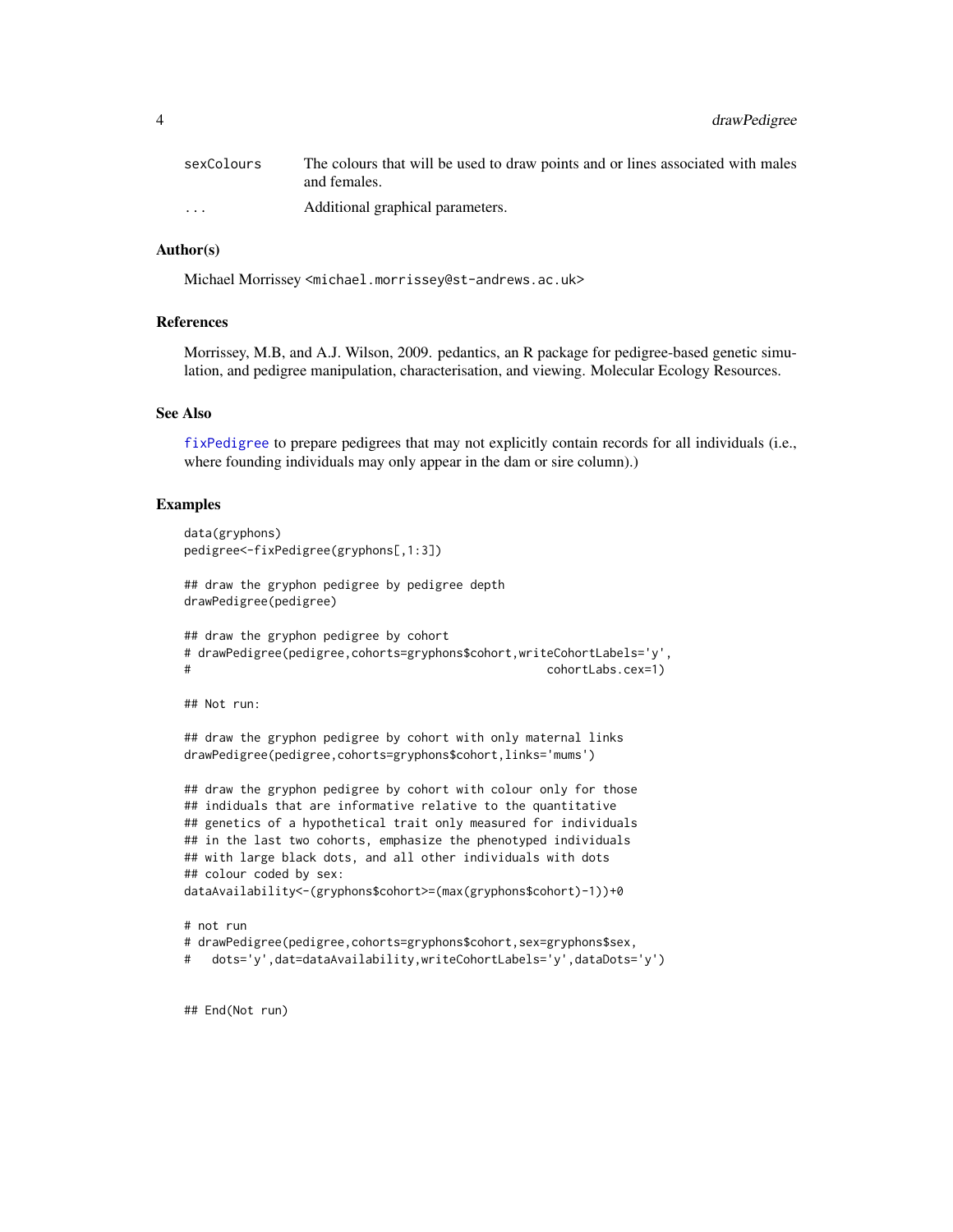<span id="page-4-1"></span><span id="page-4-0"></span>

# Description

Prepares a pedigree to conform with requirements of many softwares used in quantitative genetic analysis, as well as for many of the functions in pedantics.

#### Usage

fixPedigree(Ped, dat = NULL)

# Arguments

| Ped | An ordered pedigree with 3 columns: id, dam, sire       |
|-----|---------------------------------------------------------|
| dat | An optional data frame, the same length as the pedigree |

# Value

Returns a pedigree in which all individuals that exsit in the dam and sire columns are represented by their own record lines, occurring before the records of their first offspring. If data are supplied, then fixPedigree will return a dataframe, the first two columns are the 'fixed' pedigree, and the following columns of which contain appropriately reordered data.

# Author(s)

Michael Morrissey <michael.morrissey@ed.ac.uk>

#### References

Morrissey, M.B, and A.J. Wilson, 2009. pedantics, an R package for pedigree-based genetic simulation, and pedigree manipulation, characterisation, and viewing. Molecular Ecology Resources.

```
## a valid pedigree, i.e., no loops, no bisexuality, etc.,
## but where not all parents have a record line, and where
## parents do not necessarily occur before their offspring:
pedigree<-as.data.frame(matrix(c(
 10,1,2,
 11,1,2,
 12,1,3,
 13,1,3,
 14,4,5,
 15,6,7,
 4,NA,NA,
 5,NA,NA,
```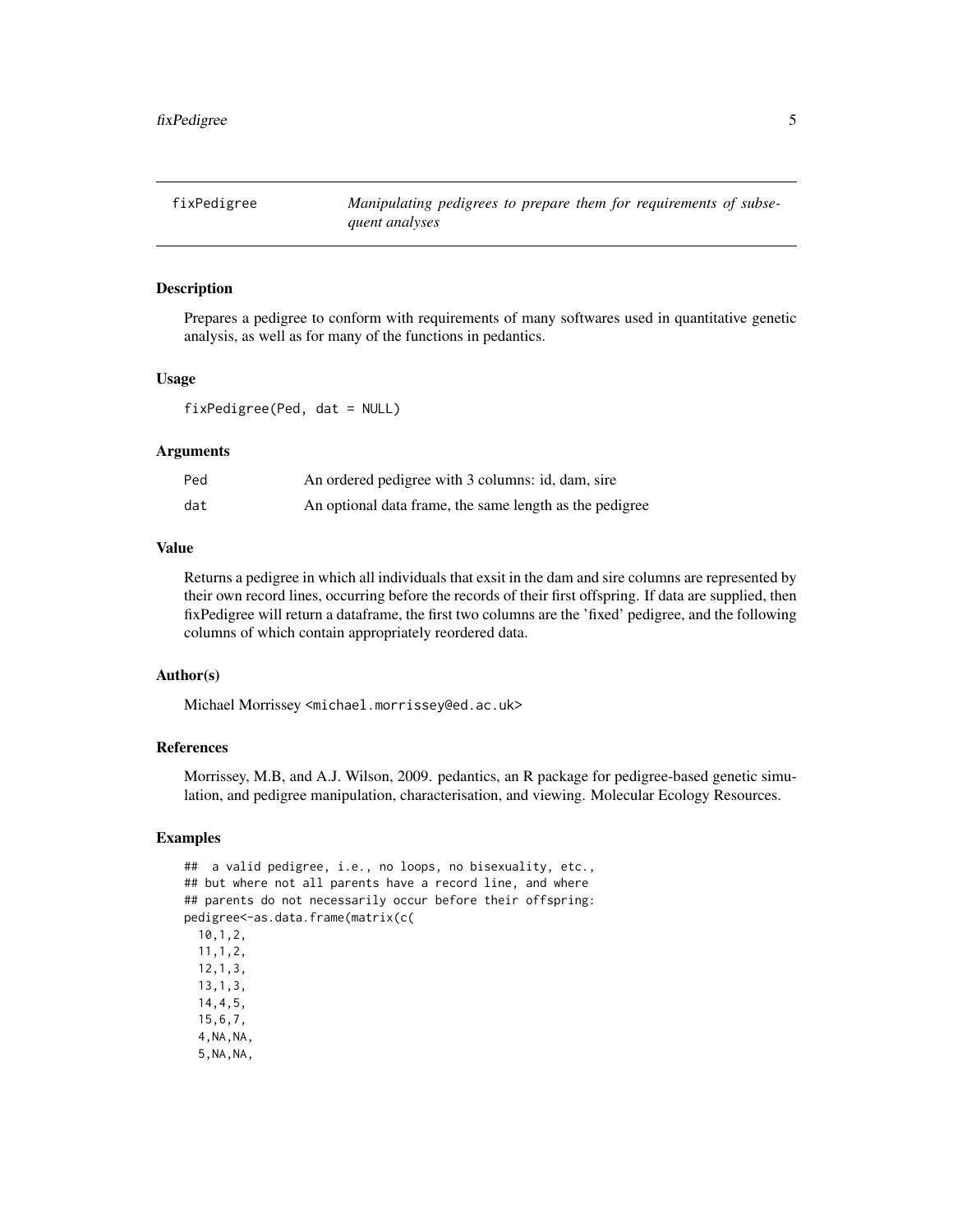6 fpederr

```
6,NA,NA,
  7,NA,NA),10,3,byrow=TRUE))
names(pedigree)<-c("id","dam","sire")
pedigree
fixedPedigree<-fixPedigree(Ped=pedigree)
fixedPedigree
```
<span id="page-5-1"></span>fpederr *Simulates a pedigree with errors and missing data from a complete pedigree.*

# Description

Implements the 'forward' approach to producing pairs of pedigrees for power and sensitivity analyses.

# Usage

```
fpederr(truePedigree, founders = NULL, sex = NULL, samp = NULL,
            sireE = NULL, damE = NULL, sireA = NULL, damA = NULL,
            \text{cohort} = \text{NULL}, \text{first} = \text{NULL}, \text{last} = \text{NULL}, \text{monoecey} = \emptyset,modifyAssumedPedigree = 0)
```

| truePedigree | A complete pedigree with records for all individuals and parental ID's for all<br>non-founders                                                                                                                                                            |
|--------------|-----------------------------------------------------------------------------------------------------------------------------------------------------------------------------------------------------------------------------------------------------------|
| founders     | A vector the same length as the pedigree containing indicator variables $1 =$<br>founder, $0 =$ non-founder                                                                                                                                               |
| sex          | A vector the same length as the pedigree indicating sex, 0=male, 1=female, any<br>other value $=$ unknown sex                                                                                                                                             |
| samp         | A vector the same length as the pedigree indicating whether or not each individ-<br>ual is sampled $(1)$ , or an unsampled dummy individual $(0)$ .                                                                                                       |
| sireE        | Value(s) indicating the paternal error rate. If it is a single number (between 0 and<br>1), it is applied to the entire pedigree; if it is a vector the length of the pedigree,<br>then probabilities can vary among individuals.                         |
| $d$ am $E$   | Value(s) indicating the maternal error rate. If it is a single number (between<br>0 and 1), it is applied to the entire pedigree; if it is a vector the length of the<br>pedigree, then probabilities can vary among individuals.                         |
| sireA        | Value(s) indicating the paternal pedigree link assignment rate. If it is a single<br>number (between 0 and 1), it is applied to the entire pedigree; if it is a vector the<br>length of the pedigree, then probabilities can vary among individuals.      |
| damA         | Value(s) indicating the maternal pedigree link assignment rate. If it is a single<br>number (between $0$ and $1$ ), it is applied to the entire pedigree; if it is a vector the<br>length of the pedigree, then probabilities can vary among individuals. |

<span id="page-5-0"></span>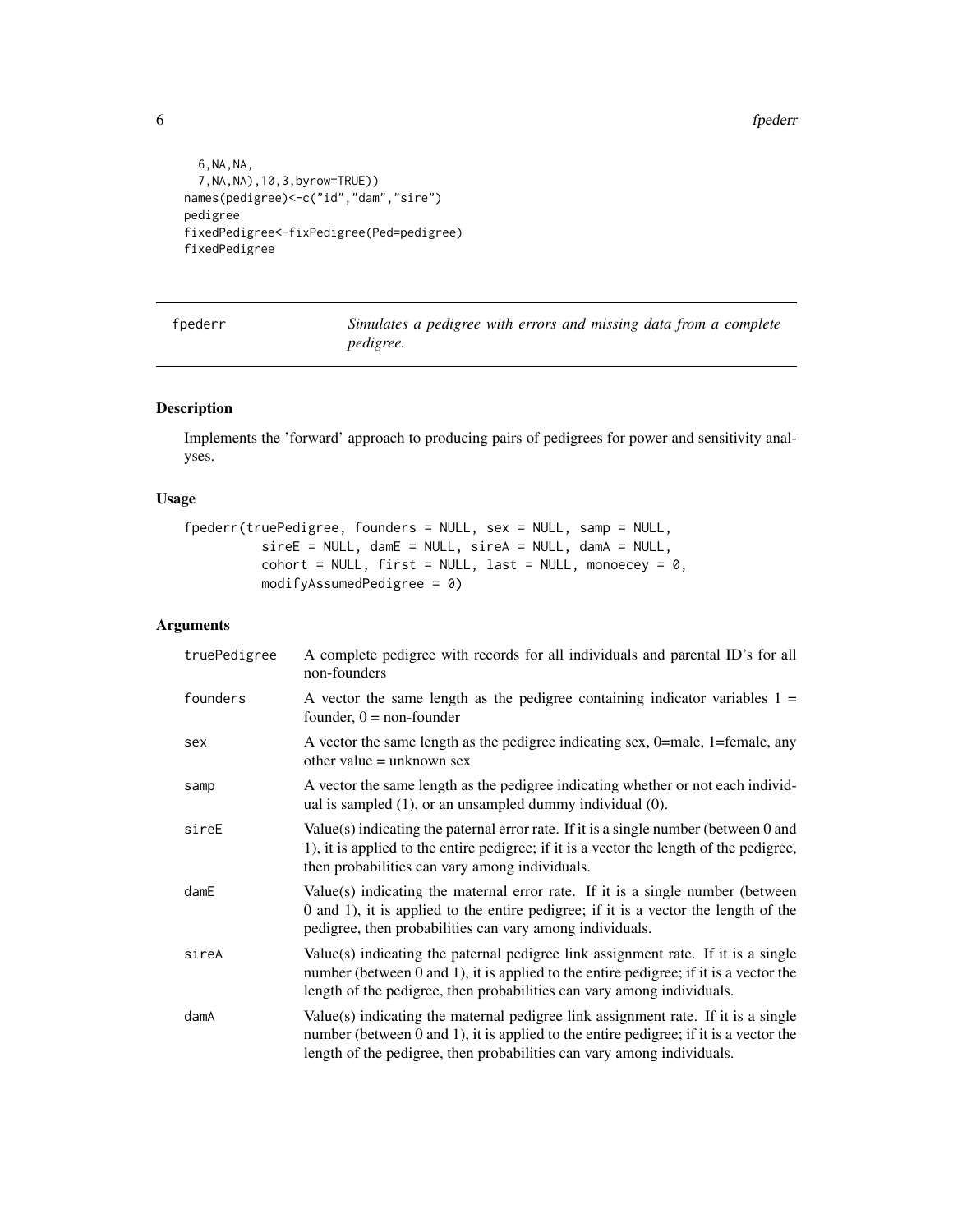#### <span id="page-6-0"></span>fpederr *7*

| cohort                | A numeric vector the same length as the pedigree containing cohorts                                                                            |
|-----------------------|------------------------------------------------------------------------------------------------------------------------------------------------|
| first                 | A numeric vector the same length as the pedigree indicating the first cohort for<br>which an individual is to be considered a potential parent |
| last                  | A numeric vector the same length as the pedigree indicating the last cohort for<br>which an individual is to be considered a potential parent  |
| monoecey              | An indicator specifying whether or not bisexuality is allowed (0=no (default),<br>$1 = ves$                                                    |
| modifyAssumedPedigree |                                                                                                                                                |
|                       | An indicator variable specifying whether or not an assumed pedigree with errors<br>but no missing links should be supplied.                    |
|                       |                                                                                                                                                |

# Value

assumedPedigree A pedigree differing from the supplied pedigree so as to mimic patterns of pedigree errors and missing data that might occur in a real study. truePedigree Echos the pedigree supplied. supplementalPedigree (optional) a 'assumed' pedigree containing errorsbut no missing links.

# Author(s)

Michael Morrissey <michael.morrissey@ed.ac.uk>

# References

Morrissey et al. 2007. Journal of Evolutionary Biology 20:2309-2321., Morrissey, M.B, and A.J. Wilson, 2009. pedantics, an R package for pedigree-based genetic simulation, and pedigree manipulation, characterisation, and viewing. Molecular Ecology Resources.

# See Also

[rpederr](#page-20-1),[fpederr](#page-5-1)

| testData<-as.data.frame(matrix(c( |
|-----------------------------------|
| 1, NA, NA, 1, 1, 1, 2, 2,         |
| 2, NA, NA, 1, 1, 1, 2, 2,         |
| 3, NA, NA, 1, 1, 1, 2, 2,         |
| 4, NA, NA, 1, 0, 1, 2, 2,         |
| 5, NA, NA, 1, 0, 1, 2, 2,         |
| $6, 1, 4, 0, -1, 2, 3, 3,$        |
| $7, 1, 4, 0, -1, 2, 3, 3,$        |
| $8, 1, 4, 0, -1, 2, 3, 3,$        |
| $9, 1, 4, 0, -1, 2, 3, 3,$        |
| $10, 2, 5, 0, -1, 2, 3, 3,$       |
| $11, 2, 5, 0, -1, 2, 3, 3,$       |
| $12, 2, 5, 0, -1, 2, 3, 3,$       |
|                                   |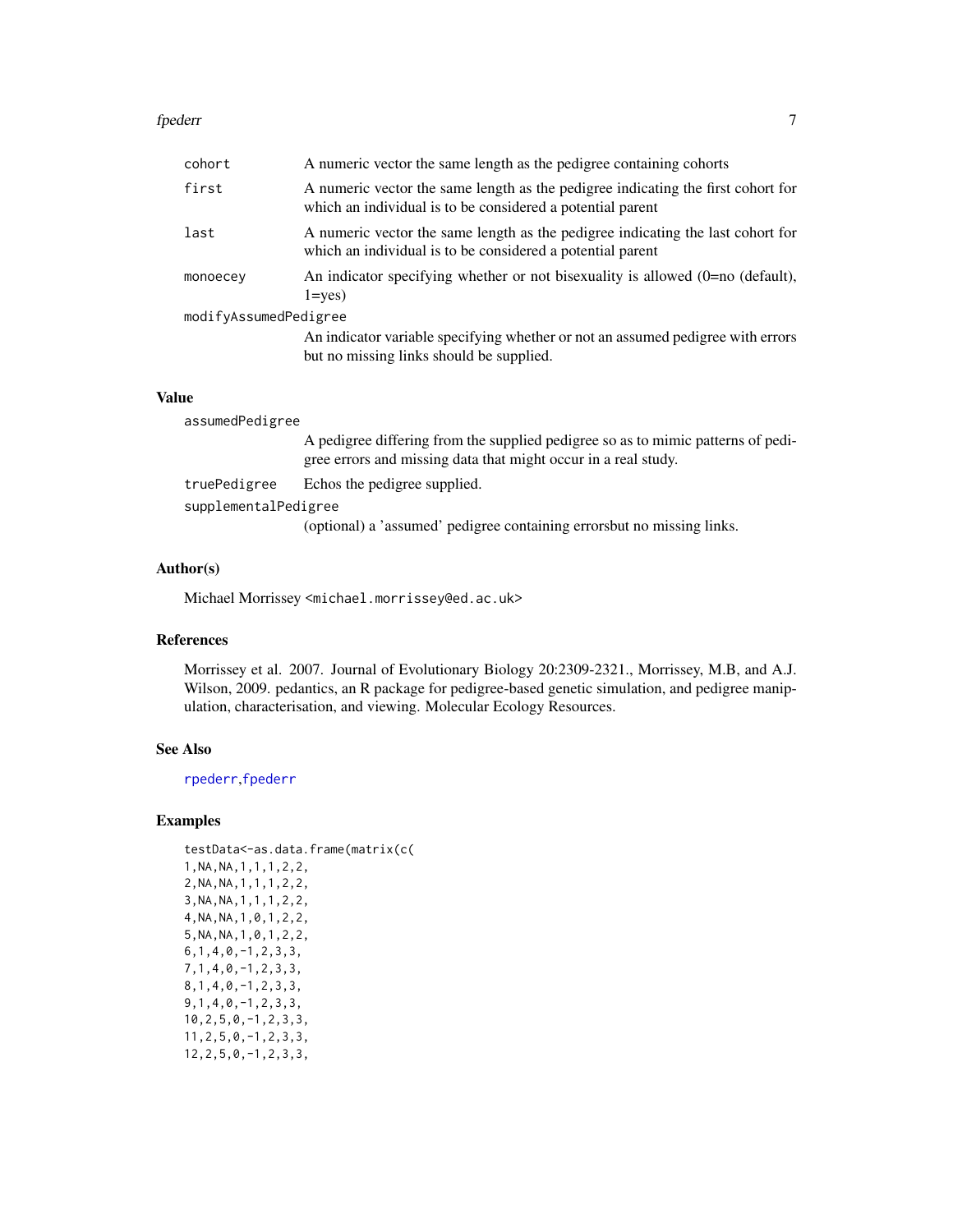```
13,2,5,0,-1,2,3,3,
14,3,5,0,-1,2,3,3,
15,3,5,0,-1,2,3,3,
16,3,5,0,-1,2,3,3,
17,3,5,0,-1,2,3,3),
17,8,byrow=TRUE))
names(testData)<-c("id","dam","sire","founder","sex",
                                  "cohort","first","last")
pedigree<-as.data.frame(cbind(testData$id,testData$dam,
                                           testData$sire))
for(x in 1:3) pedigree[,x]<-as.factor(pedigree[,x])
names(pedigree)<-c("id","dam","sire")
pedigree
## some missing sire links:
fpederr(truePedigree=pedigree,founders=testData$founder,
        sex=testData$sex,sireA=0.5,cohort=testData$cohort,
        first=testData$first,last=testData$last)$assumedPedigree
## some erroneous sire links:
fpederr(truePedigree=pedigree,founders=testData$founder,
        sex=testData$sex,sireE=0.5,cohort=testData$cohort,
        first=testData$first,last=testData$last)$assumedPedigree
```
genomesim *A function to simulate QTL and/or SNP data.*

#### Description

Simulates a chromosome of arbitrary length with arbitrary numbers, types, and spacings of genetic loci over arbitrary pedigrees.

#### Usage

```
genomesim(pedigree, founders=NULL, positions=NULL, initHe=NULL,
            mutationType=NULL, mutationRate=NULL, phenotyped=NULL,
             founderHaplotypes=NULL, genotyped=NULL, returnG='n',
             initFreqs=NULL)
```

| pedigree     | A pedigree                                                                         |
|--------------|------------------------------------------------------------------------------------|
| founders     | A vector of indicator variables denoting founder status (1=founder, 0=non-founder) |
| positions    | Genome locations in cM for markers                                                 |
| initHe       | Initial levels of expected heterozygosity                                          |
| mutationType | A vector of locus types - see details                                              |
| mutationRate | A vector of mutation rates                                                         |

<span id="page-7-0"></span>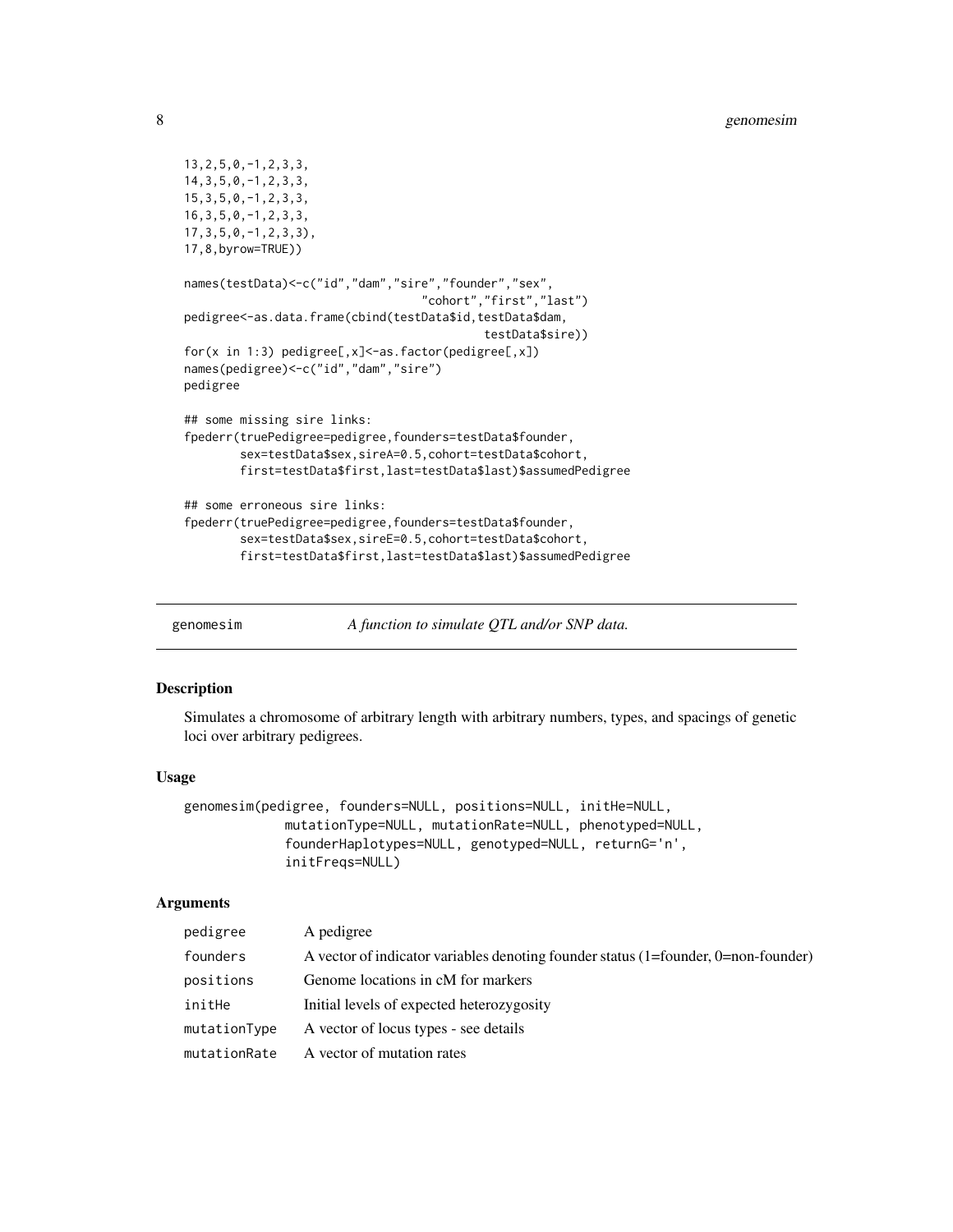# <span id="page-8-0"></span>genomesim 9

| founderHaplotypes |                                                                                                                                                                                                                                                                                                                    |
|-------------------|--------------------------------------------------------------------------------------------------------------------------------------------------------------------------------------------------------------------------------------------------------------------------------------------------------------------|
|                   | A matrix or dataframe containing founder haplotypes                                                                                                                                                                                                                                                                |
| phenotyped        | A vector of IDs of those individuals for which to return phenotypic data                                                                                                                                                                                                                                           |
| genotyped         | A vector of IDs of those individuals for which to return genotypic data                                                                                                                                                                                                                                            |
| returnG           | If 'y' then genotypic data for all loci (including cIAM loci) will be returned.                                                                                                                                                                                                                                    |
| initFregs         | A list of allele frequencies for all loci. If initFreqs is specified, it will override<br>information from inithe. extractA from package MasterBayes can be used<br>to obtain obtain initerequency form a sample of genotypes. For cIAM loci, allele<br>names in initereqs should be allelic substitution effects. |

# Details

Valid mutation types are 'Micro', 'Dom', 'dIAM' and 'cIAM', for microsatellite, dominant (AFLP), discrete infinite alleles mutation model loci (SNPs), and continuous infinite alleles mutation model loci (polymorphisms effecting phenotypic variation). cIAM loci have mutational allelic substitution effects taken drawn from a normal distribution with mean 0 and variance 1.

# Value

| Phenotypes | A vector of phenotypes. Calculated as the sum of all allelic effects. Scaling is<br>currently left to be done post-hoc. |
|------------|-------------------------------------------------------------------------------------------------------------------------|
| MarkerData | A vector of marker genotypes, i.e. alleles at all loci except those designated<br>ʻcIAM'                                |

# Author(s)

Michael Morrissey <michael.morrissey@st-andrews.ac.uk>

# References

Morrissey, M.B, and A.J. Wilson, 2009. pedantics, an R package for pedigree-based genetic simulation, and pedigree manipulation, characterisation, and viewing. Molecular Ecology Resources.

# See Also

[phensim](#page-19-1)

```
testData<-as.data.frame(matrix(c(
1,NA,NA,1,1,1,2,2,
2,NA,NA,1,1,1,2,2,
3,NA,NA,1,1,1,2,2,
4,NA,NA,1,0,1,2,2,
5,NA,NA,1,0,1,2,2,
6,1,4,0,-1,2,3,3,
7,1,4,0,-1,2,3,3,
8,1,4,0,-1,2,3,3,
9,1,4,0,-1,2,3,3,
```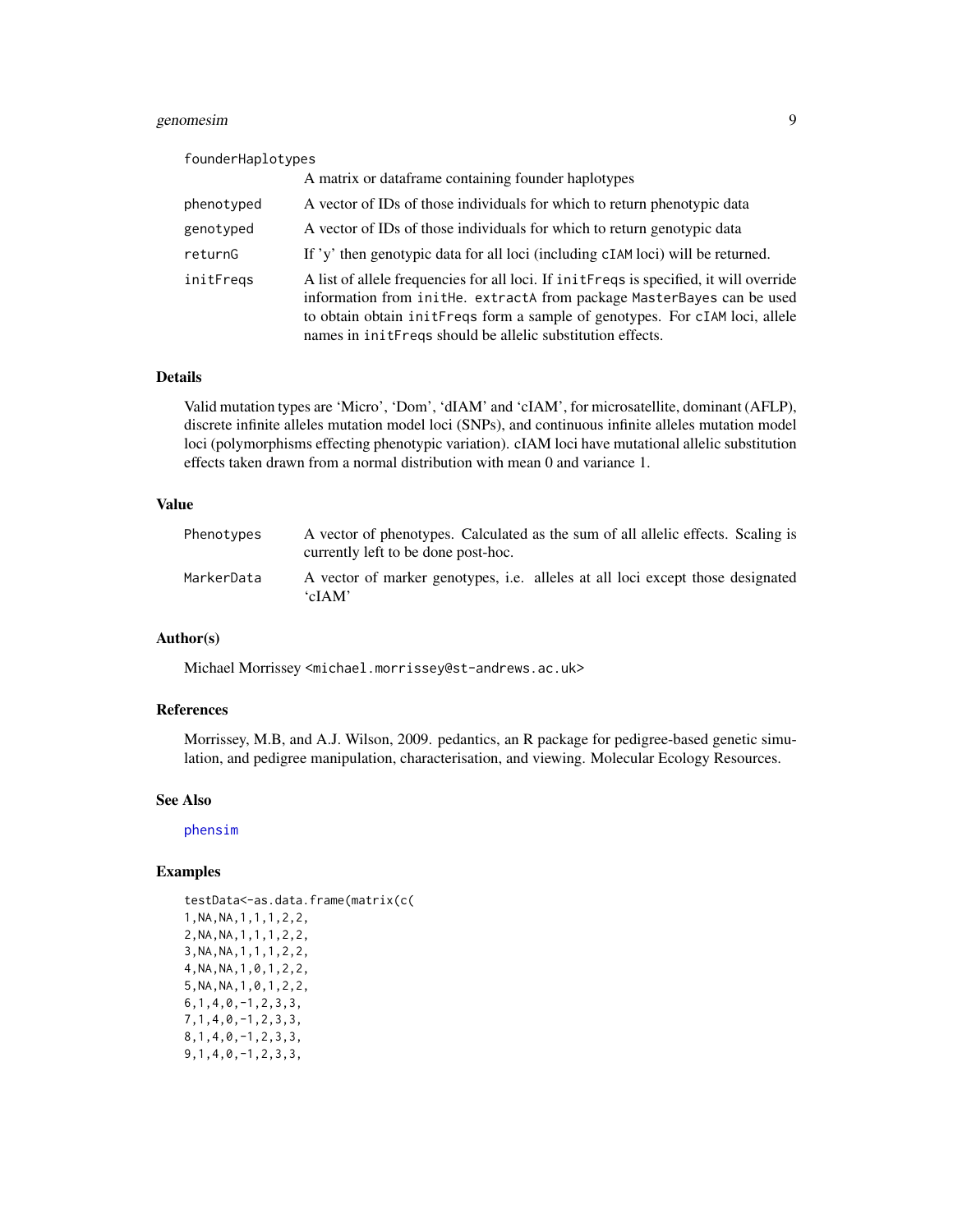```
10,2,5,0,-1,2,3,3,
11,2,5,0,-1,2,3,3,
12,2,5,0,-1,2,3,3,
13,2,5,0,-1,2,3,3,
14,3,5,0,-1,2,3,3,
15,3,5,0,-1,2,3,3,
16,3,5,0,-1,2,3,3,
17,3,5,0,-1,2,3,3),
17,8,byrow=TRUE))
names(testData)<-c("id","dam","sire","founder","sex",
                                   "cohort","first","last")
pedigree<-as.data.frame(cbind(testData$id,testData$dam,
                                             testData$sire))
for(x in 1:3) pedigree[,x]<-as.factor(pedigree[,x])
names(pedigree)<-c("id","dam","sire")
pedigree
##make up some microsatellite and gene allele frquencies:
sampleGenotypes<-as.data.frame(matrix(c(
                   1,2,-1.32,0.21,2,1,0.21,0.21),2,4,byrow=TRUE))
testFreqs<-extractA(sampleGenotypes)
## note that alleles at the gene locus are given as their
## allelic substitution effects:
testFreqs
## simulate data for these indivdiuals based on a single QTL
## with two equally alleles with balanced frequencies in the
## founders, linked (2 cM) to a highly polymorphic microsatellite:
genomesim(pedigree=pedigree,founders=testData$founder,positions=c(0,2),
    mutationType=c('Micro','cIAM'),mutationRate=c(0,0),
     initFreqs=testFreqs,returnG='y')
## since we specified returnG='y', we can check that
## the phenotypes add up to the
## allelic substitution effects for the second locus.
```
gryphons *Example dataset for pedantics examples and titorial*

#### Description

This contains pedigree and life history data of a fictional population. The data are relevent to power and sensitivity analyses for quantitative genetic studies of natural populations.

# Usage

gryphons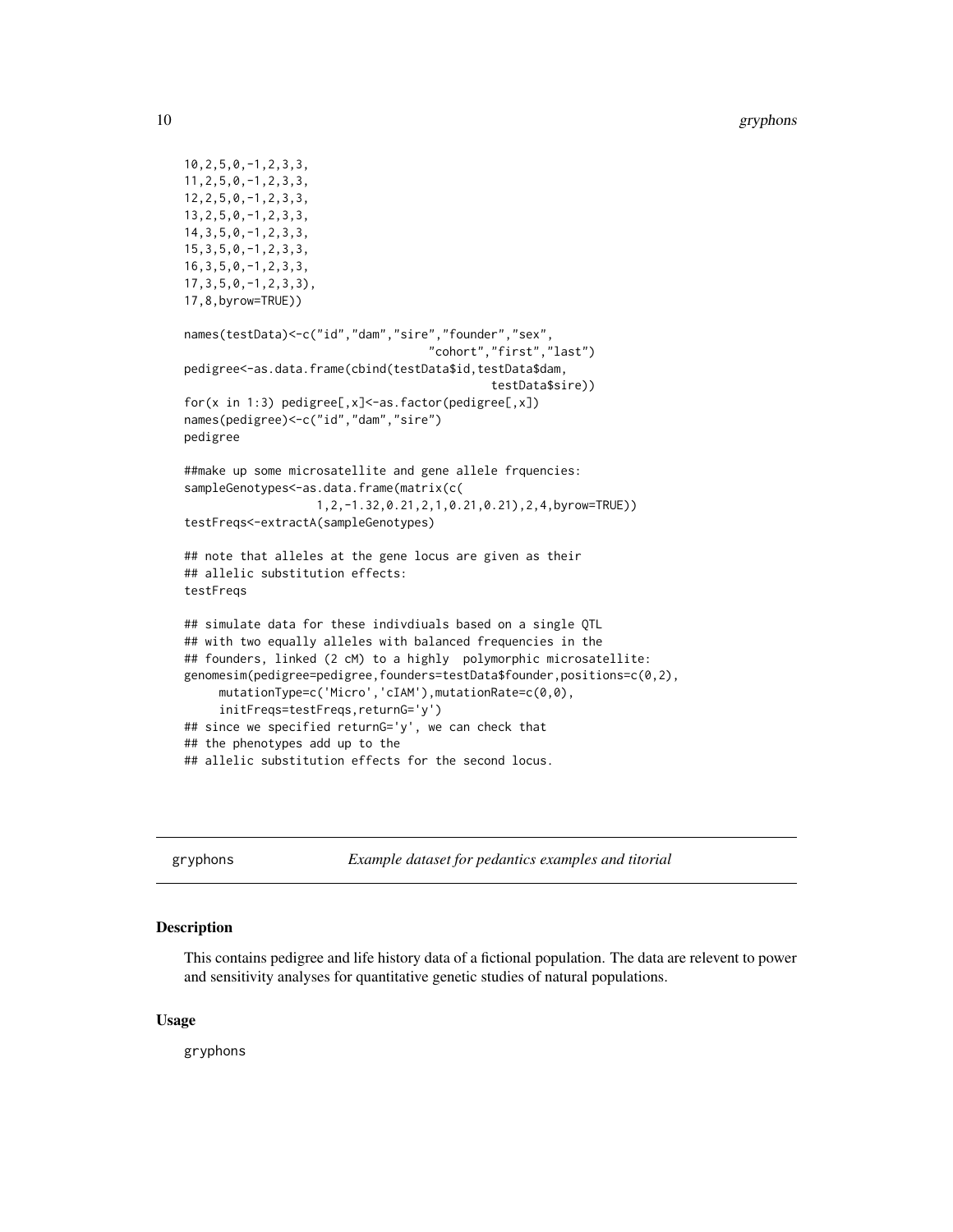# <span id="page-10-0"></span>makePedigreeFactor 11

# Format

A table.

<span id="page-10-1"></span>makePedigreeFactor *Converts a numeric pedigee to a pedigree with factors*

# Description

Some internal pedantics modules require that pedigrees be specified only by numerical values, including numerical values for missing data, this converts them back to factors

# Usage

makePedigreeFactor(id, sire, dam, key)

# Arguments

| id   | Numeric individual identifiers                                                                                         |
|------|------------------------------------------------------------------------------------------------------------------------|
| sire | Numeric sire codes                                                                                                     |
| dam  | Numeric dam codes                                                                                                      |
| kev  | A data frame, as produced by make Pedigree Numeric, specifying factor codes<br>for numeric values in is, sire, and dam |

# Value

returns the pedigree with all ids specified as factors according to key

#### Author(s)

Michael Morrissey <michael.morrissey@st-andrews.ac.uk>

# References

Morrissey, M.B, and A.J. Wilson, 2009. pedantics, an R package for pedigree-based genetic simulation, and pedigree manipulation, characterisation, and viewing. Molecular Ecology Resources.

### See Also

[makePedigreeNumeric](#page-11-1)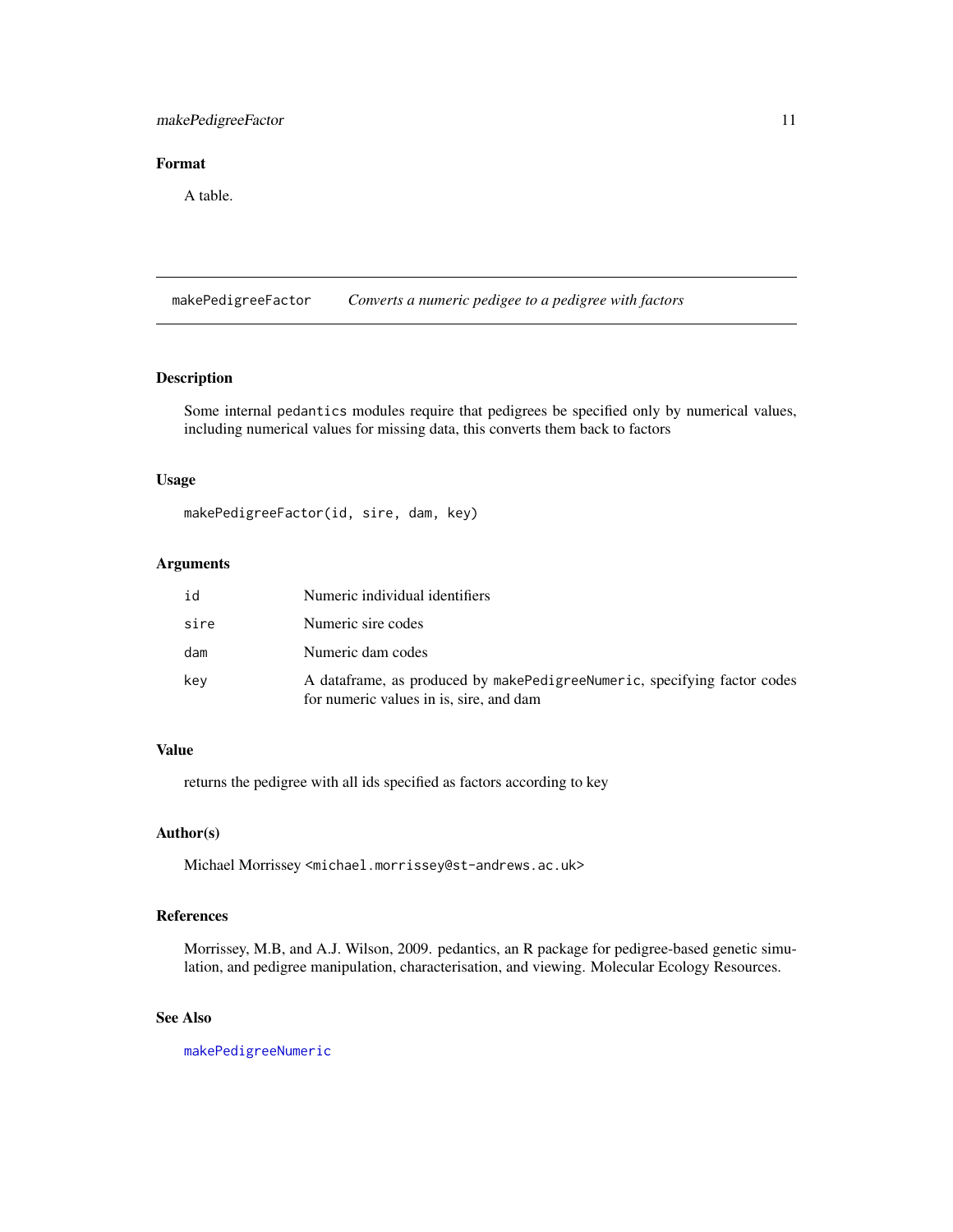# Examples

```
## first we'll implement the example from makePedigreeNumeric(),
## and use makePedigreeFactor() to turn it back again:
pedigree<-as.data.frame(matrix(c(
"m1", NA, NA,
"m2", NA, NA,
"m3", NA, NA,
"d4", NA, NA,
"d5", NA, NA,
"o6","m1","d4",
"o7","m1","d4",
"o8","m1","d4",
"o9","m1","d4",
"o10","m2","d5",
"o11","m2","d5",
"o12","m2","d5",
"o13","m2","d5",
"o14","m3","d5",
"o15","m3","d5",
"o16","m3","d5",
"o17","m3","d5"),17,3,byrow=TRUE))
names(pedigree)<-c("id","dam","sire")
for(x in 1:3) pedigree[,x]<-as.factor(pedigree[,x])
## make the test pedigree numeric with NAs denoted by -1
test<-makePedigreeNumeric(id=as.character(pedigree[,1]),
                           dam=as.character(pedigree[,2]),
                           sire=as.character(pedigree[,3]),
                           missingVal=-1)
test$numericPedigree
test$idKey
## and turn it back again
makePedigreeFactor(id=test$numericPedigree$id,
                          dam=test$numericPedigree$dam,
                           sire=test$numericPedigree$sire,
                           key=test$idKey)
```
<span id="page-11-1"></span>makePedigreeNumeric *Converts a pedigree with individuals specified as factors to a numeric pedigree*

<span id="page-11-0"></span>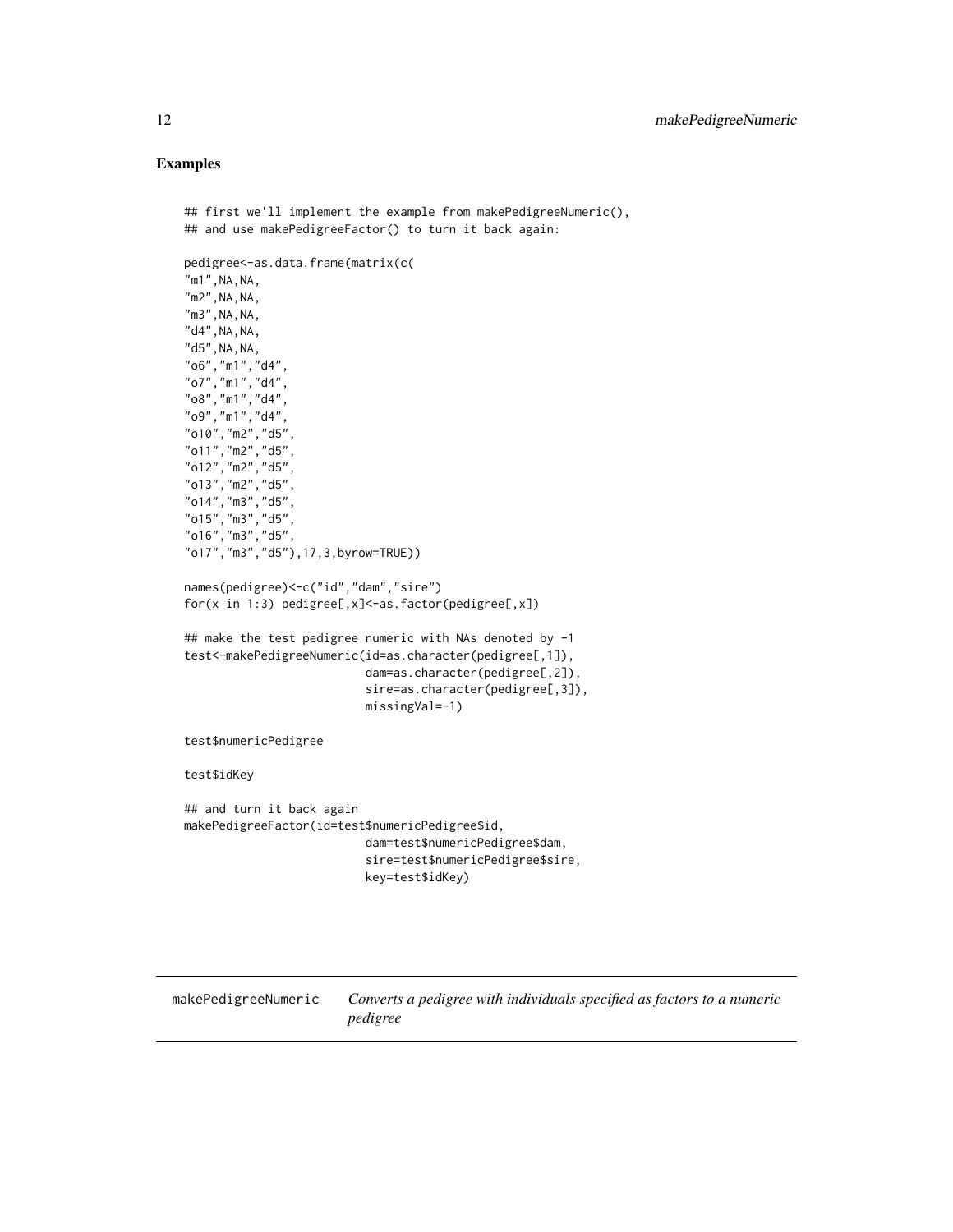# <span id="page-12-0"></span>makePedigreeNumeric 13

# Description

Some internal pedantics modules require that pedigrees be specified only by numerical values, including numerical values for missing data, this provides that conversion

#### Usage

```
makePedigreeNumeric(id, sire, dam, missingVal = NULL)
```
#### Arguments

| id         | Individual identifiers - pass using as. character()         |
|------------|-------------------------------------------------------------|
| sire       | Sire codes - pass using $as. character()$                   |
| dam        | Dam codes - pass using as. character()                      |
| missingVal | the indicator that should be substituted for missing values |

#### Value

numericPedigree

|       | The factor pedigree in numeric form                             |
|-------|-----------------------------------------------------------------|
| idKey | A key to facilitate conversion back to the original identifiers |

# Author(s)

Michael Morrissey <michael.morrissey@st-andrews.ac.uk>

#### References

Morrissey, M.B, and A.J. Wilson, 2009. pedantics, an R package for pedigree-based genetic simulation, and pedigree manipulation, characterisation, and viewing. Molecular Ecology Resources.

# See Also

[makePedigreeFactor](#page-10-1)

```
pedigree<-as.data.frame(matrix(c(
"m1", NA, NA,
"m2", NA, NA,
"m3", NA, NA,
"d4", NA, NA,
"d5", NA, NA,
"o6","m1","d4",
"o7","m1","d4",
"o8","m1","d4",
"o9","m1","d4",
"o10","m2","d5",
"o11","m2","d5",
"o12","m2","d5",
"o13","m2","d5",
```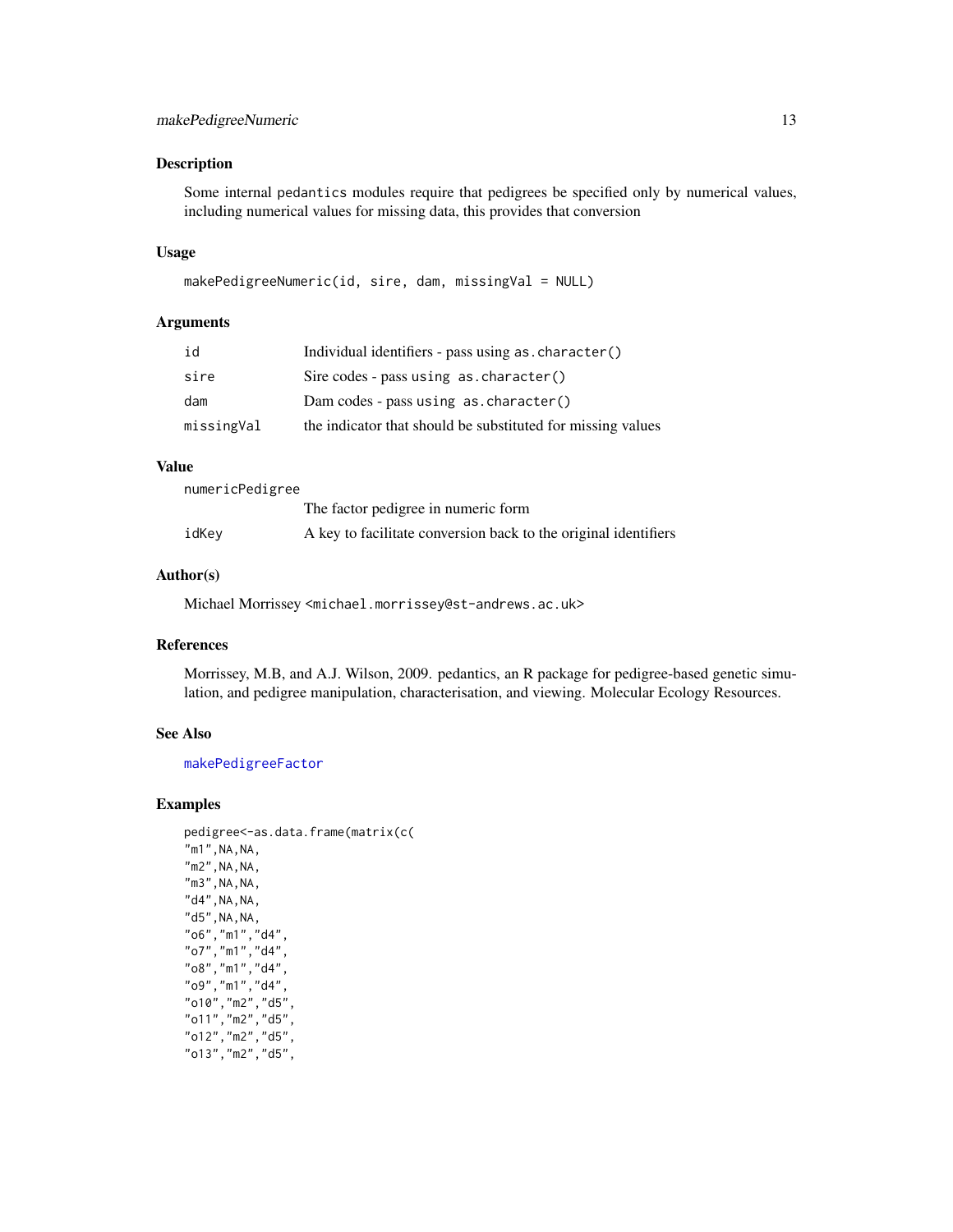```
"o14","m3","d5",
"o15","m3","d5",
"o16","m3","d5",
"o17","m3","d5"),17,3,byrow=TRUE))
names(pedigree)<-c("id","dam","sire")
for(x in 1:3) pedigree[,x]<-as.factor(pedigree[,x])
## make the test pedigree numeric with NAs denoted by -1
makePedigreeNumeric(id=as.character(pedigree[,1]),
                          dam=as.character(pedigree[,2]),
                          sire=as.character(pedigree[,3]),
                          missingVal=-1)
```
microsim *Simulates microsatellite data across a pedigree.*

# Description

Uses a pedgiree with parents identified for all non-founding individuas and simulates microsatellite genotypes

# Usage

```
microsim(pedigree, genFreqs = NULL, genotypesSample = NULL,
        knownGenotypes = NULL, records = NULL, eRate1 = 0,
        eRate2 = 0, eRate3 = 0
```

| pedigree        | A pedigree                                                                                                                                                                                  |
|-----------------|---------------------------------------------------------------------------------------------------------------------------------------------------------------------------------------------|
| genFregs        | (optional) A list of allele frequencies, can be produced with extractA in MasterBayes                                                                                                       |
| genotypesSample |                                                                                                                                                                                             |
|                 | (required if genFreqs is not supplied) a sample of genotypes from which to<br>estimate population allele frequencies                                                                        |
| knownGenotypes  | (not yet implemented) a data frame of genotypes for (potentially a subset) of<br>founder individuals                                                                                        |
| records         | Record availability, see details.                                                                                                                                                           |
| eRate1          | The rate of genotypic substitution errors, i.e., when a true genotype at a given<br>locus is replaced by a pair of alleles selected at random based on the population<br>allele frequencies |
| eRate2          | The rate of allelic substitution errors, <i>i.e.</i> when an allele is erroneously replaced<br>at a given locus by an allele chosen at random based on the population allele<br>frequencies |
| eRate3          | The rate of large allele dropouts, simulated by setting the value of the larger<br>allele at a locus to the value of the smaller allele                                                     |

<span id="page-13-0"></span>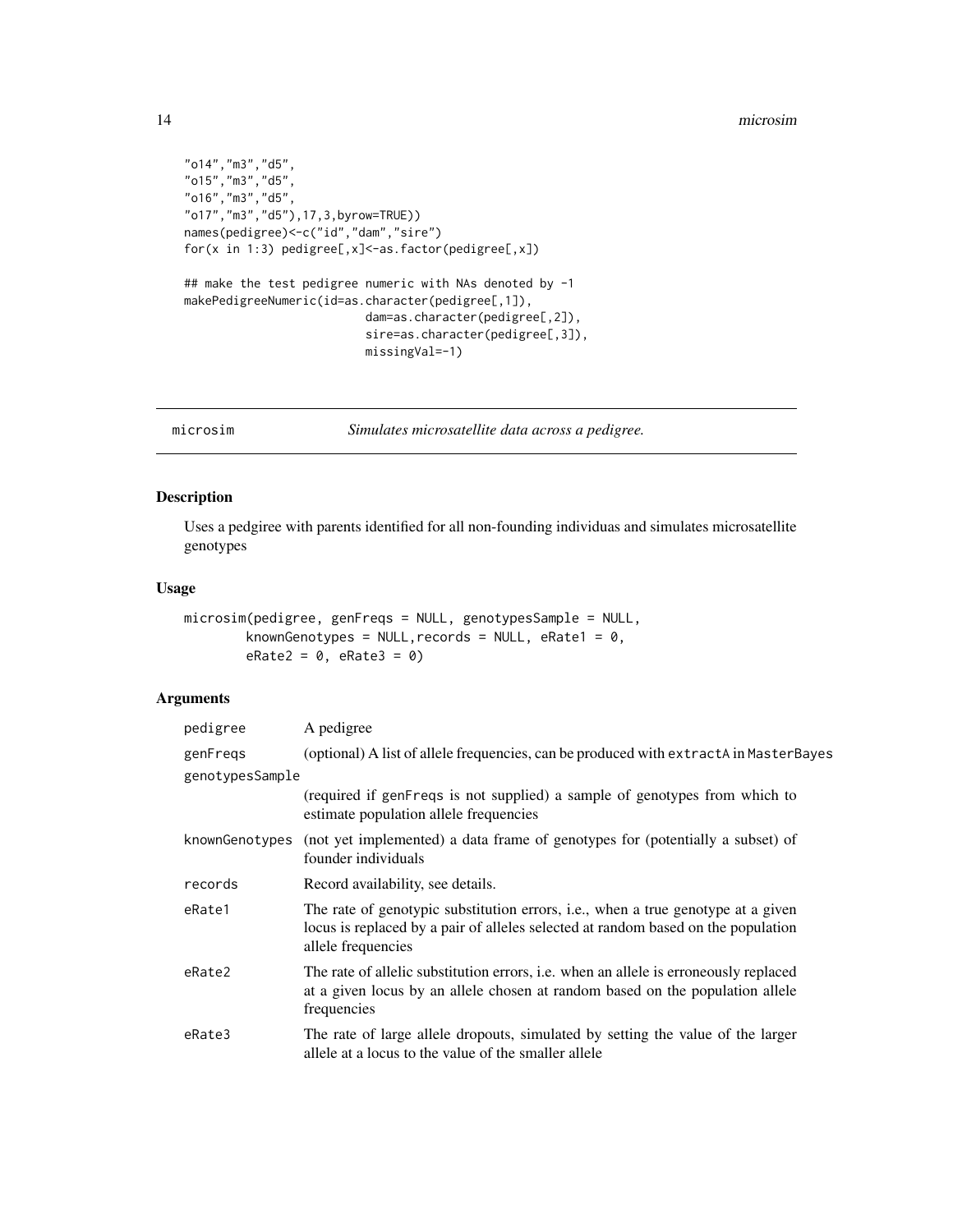#### microsim and the contract of the contract of the contract of the contract of the contract of the contract of the contract of the contract of the contract of the contract of the contract of the contract of the contract of t

# Details

Error rates and data availability rates can be specified as either (1) single values to be applied to all individuals and all loci, (2) as a vector the same length as the number of loci, representing locusspecific rates to be applied uniformly to all individuals, or (3) as data frames with rows for each individual and columns for each locus. In the third option, observed patterns of data availability can be simulated by supplying 0s and 1s for missing and available individual genotypes, respectively.

# Value

trueGenotypes A data frame of true genotypes

```
observedGenotypes
```
A data frame of plausible observed genotypes, given specified patterns of missingness and errors.

#### Author(s)

Michael Morrissey <michael.morrissey@ed.ac.uk>

# References

Morrissey et al. 2007. Journal of Evolutionary Biology 20:2309-2321., Morrissey, M.B, and A.J. Wilson, 2009. pedantics, an R package for pedigree-based genetic simulation, and pedigree manipulation, characterisation, and viewing. Molecular Ecology Resources.

```
pedigree<-as.data.frame(matrix(c(
"m1", NA, NA,
"m2", NA, NA,
"m3", NA, NA,
"d4", NA, NA,
"d5", NA, NA,
"o6","m1","d4",
"o7","m1","d4",
"o8","m1","d4",
"o9","m1","d4",
"o10","m2","d5",
"o11","m2","d5",
"o12","m2","d5",
"o13","m2","d5",
"o14","m3","d5",
"o15","m3","d5",
"o16","m3","d5",
"o17","m3","d5"),17,3,byrow=TRUE))
names(pedigree)<-c("id","dam","sire")
for(x in 1:3) pedigree[,x]<-as.factor(pedigree[,x])
## some sample genotypes, very simple, two markers with He = 0.5
sampleGenotypes<-as.data.frame(matrix(c(
                   1,2,1,2,2,1,2,1),2,4,byrow=TRUE))
## locus names
```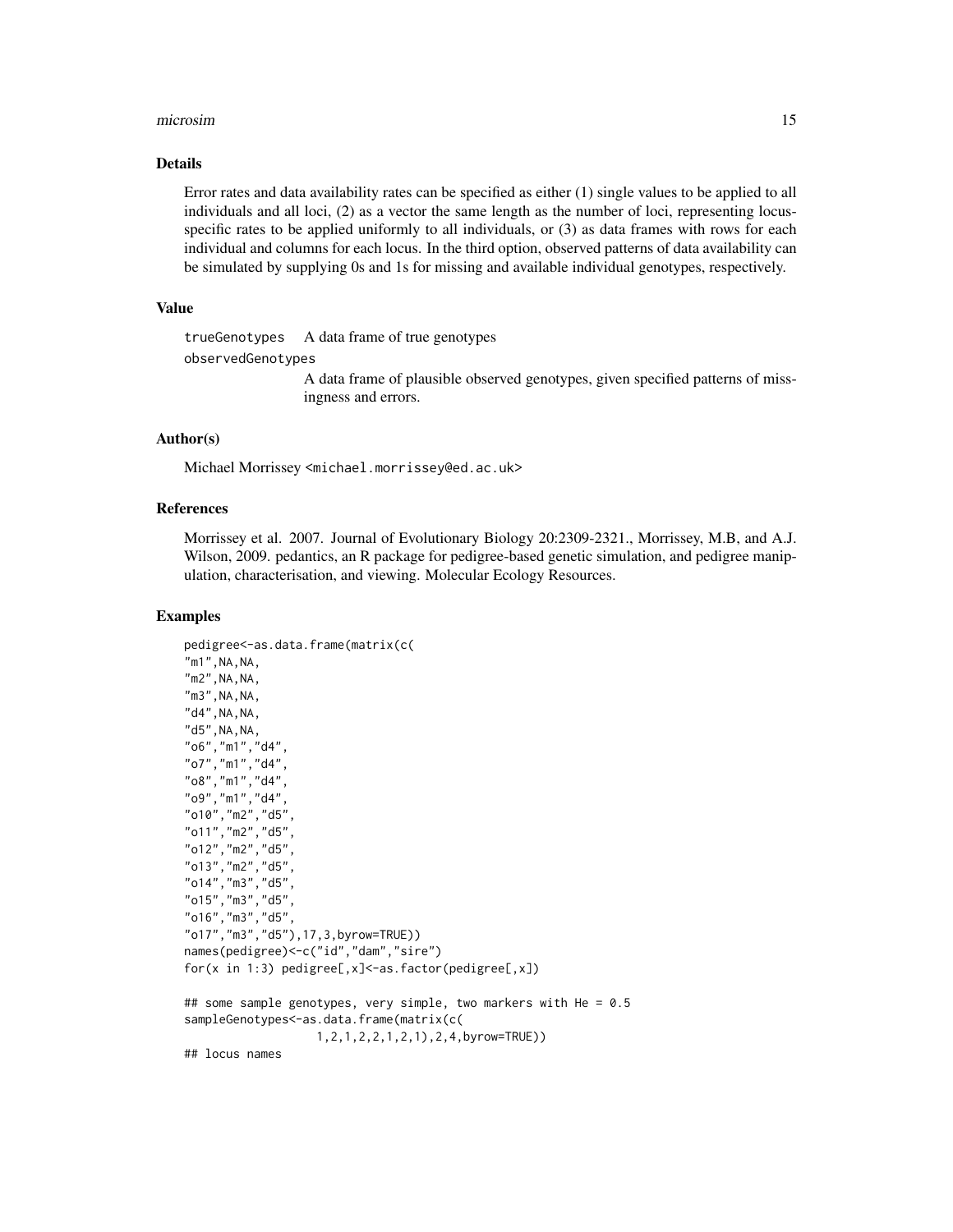```
names(sampleGenotypes)<-c("loc1a","loc1b","loc2a","loc2b")
```

```
## simulate some genotypes
microsim(pedigree=pedigree,genotypesSample=sampleGenotypes)
```
pedigreeStats *Calculates a range of statistics of pedigrees.*

# Description

Statistics are those that will hopefully be useful for describing pedigrees to be used in quantitative genetic analyses of natural populations. This module will be most useful when cohort affinities for all individuals can be provided. All outputs are produced in a numerical form as well as in graphical summaries.

# Usage

```
pedigreeStats(Ped, cohorts = NULL, dat = NULL,
              retain='informative', graphicalReport = "y",
              includeA=TRUE,lowMem=FALSE,grContrast=FALSE)
```

| Ped             | A pedigree                                                                                                                                                                                                                                                                                                                                                      |
|-----------------|-----------------------------------------------------------------------------------------------------------------------------------------------------------------------------------------------------------------------------------------------------------------------------------------------------------------------------------------------------------------|
| cohorts         | (Optional) Cohort affinities for members of the pedigree                                                                                                                                                                                                                                                                                                        |
| dat             | (Optional) Available data based upon which the pedigree can be pruned for just<br>informative individuals                                                                                                                                                                                                                                                       |
| retain          | The default value ('informative') results in pedigree being pruned to only those<br>individuals who's records contribute to estimation of quantitative genetic param-<br>eters with respect to the available data specified in dat. Otherwise, specifying<br>a value of 'ancestors' will result in the inclusion of all ancestors of phenotyped<br>individuals. |
| graphicalReport |                                                                                                                                                                                                                                                                                                                                                                 |
|                 | Controls whether or not grphical output is produced.                                                                                                                                                                                                                                                                                                            |
| includeA        | If TRUE, additive genetic relatedness matrix is returned.                                                                                                                                                                                                                                                                                                       |
| lowMem          | If TRUE, then stats based on calculation of A are not performed.                                                                                                                                                                                                                                                                                                |
| grContrast      | If TRUE, then uglier shades of red and blue are used to denote male and fe-<br>male statistics in graphical reports, but these colours provide better contrast in<br>greyscale.                                                                                                                                                                                 |

<span id="page-15-0"></span>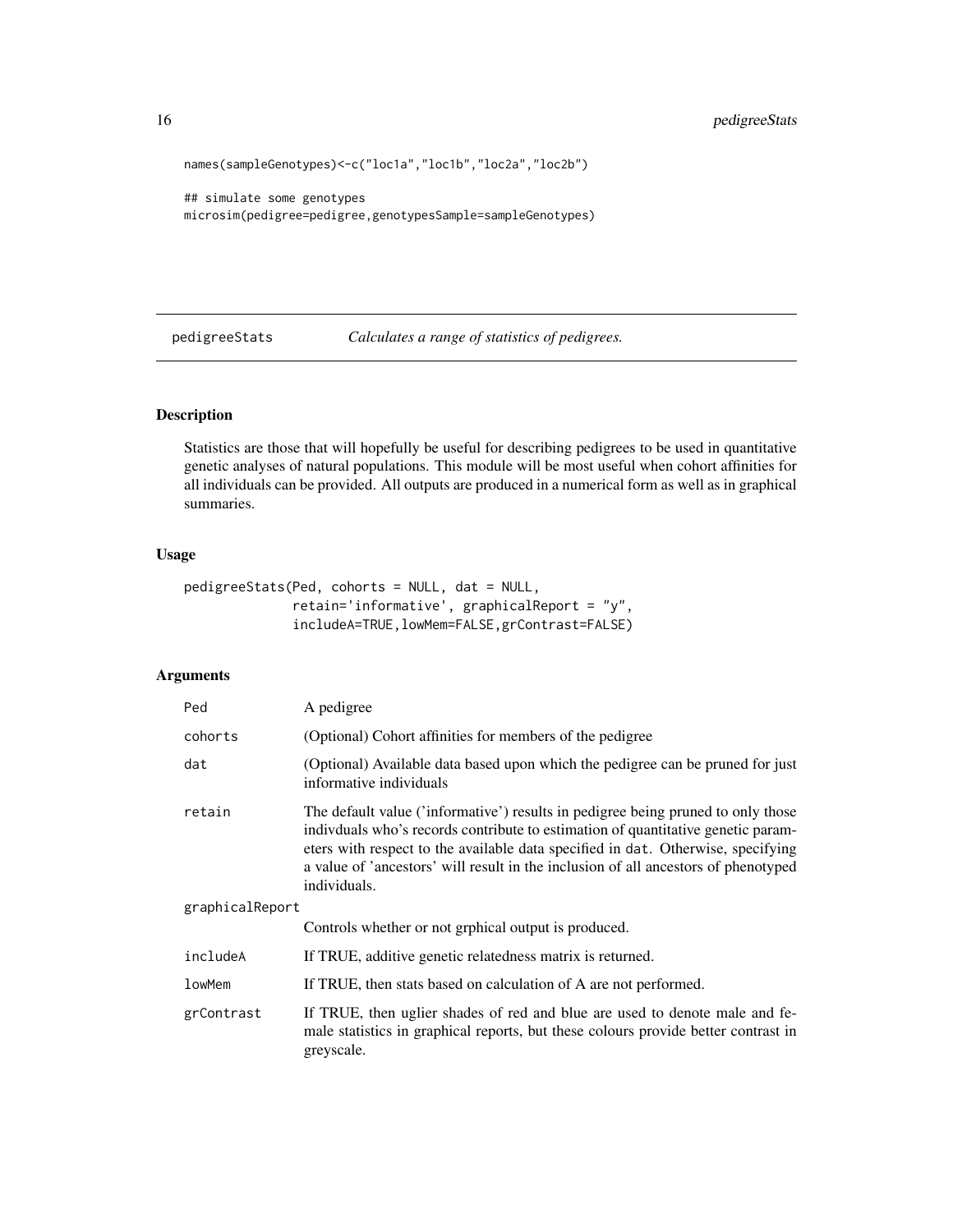# pedigreeStats 17

# Value

totalMaternities

Total number of maternities defined by the pedigree.

# totalPaternities

Total number of paternities defined by the pedigree.

totalFullSibs Total number of pair-wise full sib relationships defined by the pedigree.

#### totalMaternalSibs

Total number of pair-wise maternal sib relationships defined by the pedigree. To get the number of maternal half sibs, subtract totalFullSibs.

# totalPaternalSibs

Total number of pair-wise paternal sib relationships defined by the pedigree. To get the number of paternal half sibs, subtract totalFullSibs.

#### totalMaternalGrandmothers

Total number of maternal grandmothers defined by the pedigree.

totalMaternalGrandfathers

Total number of maternal grandfathers defined by the pedigree.

totalPaternalGrandmothers

Total number of paternal grandmothers defined by the pedigree.

#### totalPaternalGrandfathers

Total number of paternal grandfathers defined by the pedigree.

- pedigreeDepth The pedidigree pedth, i.e. maximum number of ancestral generations, for each individual.
- inbreedingCoefficients

Individual inbreeding coefficients

#### maternalSibships

Sibship size of each individual appearing the the dam column of the pedigree.

- paternalSibships
	- Sibship size of each individual appearing the the sire column of the pedigree.

#### cumulativeRelatedness

Proportion of pair-wise relatedness values less than values ranging from 0 to 1.

#### relatednessCategories

Discretized distribution of relatedness.

# analyzedPedigree

Returns the pedigree.

#### sampleSizesByCohort

(Optional) Numer of individuals belonging to each cohort.

#### maternitiesByCohort

(Optional) Number of assigned maternities by offspring cohort.

# paternitiesByCohort

(Optional) Number of assigned paternities by offspring cohort.

#### fullSibsByCohort

(Optional) Number of pair-wise full sib relationships by cohort - note the sum of these need not be equal to totalFullSibs in pedigrees of long-lived organisms.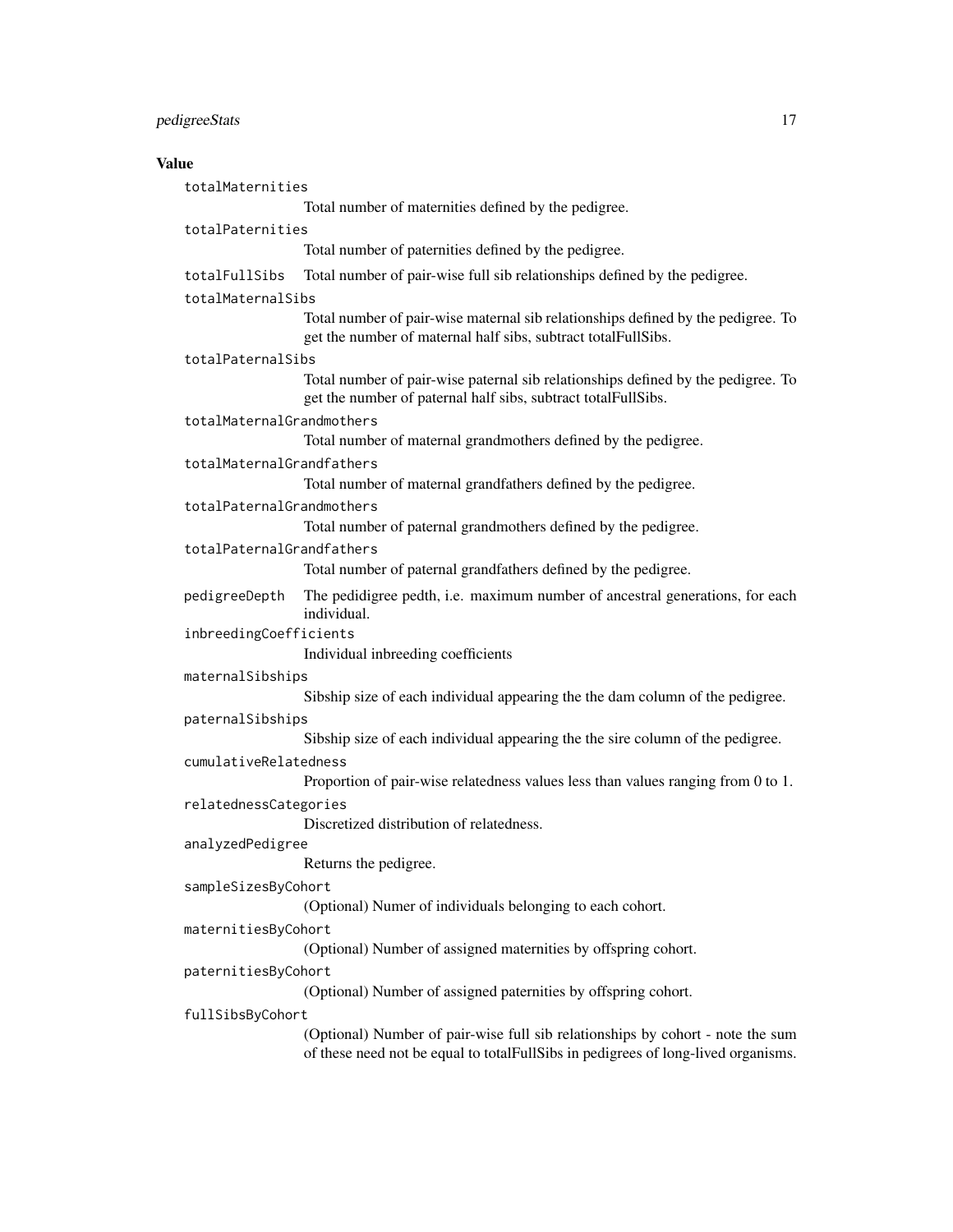#### <span id="page-17-0"></span>maternalSibsByCohort

(Optional) Number of pair-wise maternal sib relationships by cohort - note the sum of these need not be equal to totalMaternalSibs in pedigrees of long-lived organisms.

paternalSibsByCohort

(Optional) Number of pair-wise paternal sib relationships by cohort - note the sum of these need not be equal to totalPaternalSibs in pedigrees of long-lived organisms.

### maternalGrandmothersByCohort

(Optional) Numbers of maternal grandmother assignments by offspring cohort.

```
maternalGrandfathersByCohort
```
(Optional) Numbers of maternal grandmother assignments by offspring cohort. paternalGrandmothersByCohort

(Optional) Numbers of paternal grandfather assignments by offspring cohort.

#### paternalGrandfathersByCohort

(Optional) Numbers of paternal grandfather assignments by offspring cohort.

# cumulativePedigreeDepth

(Optional) Distributions of pedigree depth by cohort.

meanRelatednessAmongCohorts

(Optional) Mean relatedness among cohorts.

cohorts (Optional) Returns cohort designations.

Graphical summaries of a number of these summary statistics are printed to the console when codegraphicalReports=='y'.

# Author(s)

Michael Morrissey <michael.morrissey@ed.ac.uk>

# References

Morrissey, M.B, and A.J. Wilson, 2009. pedantics, an R package for pedigree-based genetic simulation, and pedigree manipulation, characterisation, and viewing. Molecular Ecology Resources.

# See Also

[fixPedigree](#page-4-1)

# Examples

```
## Not run:
```

```
data(gryphons)
pedigree<-gryphons[,1:3]
```
gryphonsPedigreeSummary<-pedigreeStats(pedigree, cohorts=gryphons\$cohort,graphicalReport='n')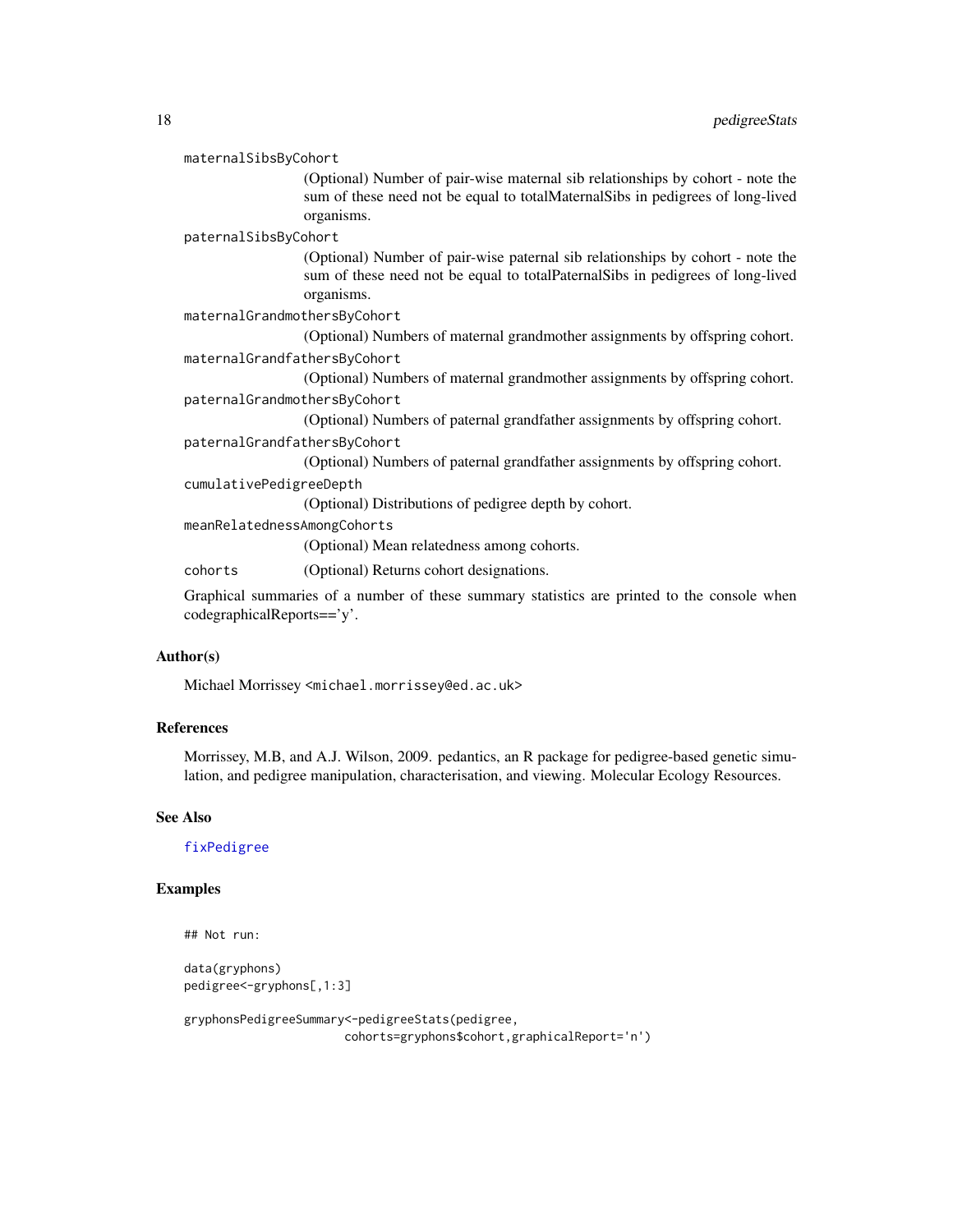# <span id="page-18-0"></span>pedStatSummary 19

gryphonsPedigreeSummary\$totalMaternities gryphonsPedigreeSummary\$totalPaternities

gryphonsPedigreeSummary\$maternitiesByCohort gryphonsPedigreeSummary\$paternitiesByCohort

## End(Not run)

pedStatSummary *Post-processes output from pedigreeStats*

# Description

Generates a manageable summary of pedigree-wide statistics reported by pedigreeStats, either for a single pedigree or for a comparison between pedigrees

#### Usage

pedStatSummary(pedStats,pedStats2=NULL)

#### Arguments

| pedStats  | An output data list from pedgiree Stats          |
|-----------|--------------------------------------------------|
| pedStats2 | An optional output data list from pedgiree Stats |

#### Value

Returns a table of numbers of records, maternities, paternities, pairwise sibship relationships, numbers of different classes of grand-parental relationships, pedigree depth, number of founders, mean subship sizes, simple statistics of numbers of inbred and non-inbred indivdiuals, and proportions of pairwise relationship coefficients equal to or greater than several thresholds.

# Author(s)

Michael Morrissey <michael.morrissey@st-andrews.ac.uk>

# References

Morrissey, M.B, and A.J. Wilson, 2009. pedantics, an R package for pedigree-based genetic simulation, and pedigree manipulation, characterisation, and viewing. Molecular Ecology Resources.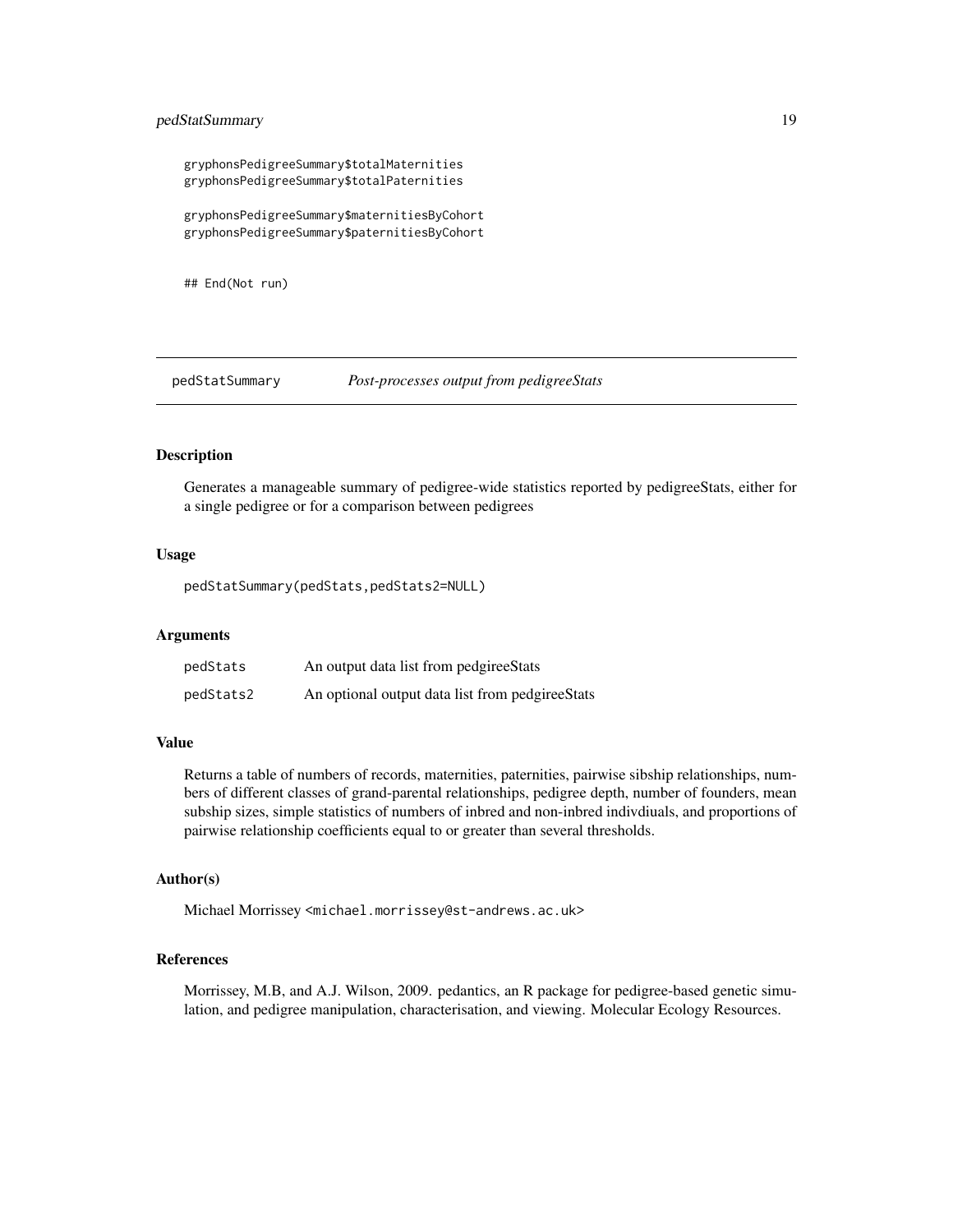# <span id="page-19-1"></span><span id="page-19-0"></span>Description

Simulates phenotypic data across arbitrary pedigrees. phensim simulate direct, maternal and paternal genetica and environmental effects for an arbitrary number of traits with arbitrary patterns of missing data.

#### Usage

```
phensing(pedigree, traits = 1, randomA = NULL, randomE = NULL,
       parentalA = NULL, parentalE = NULL, sampled = NULL,
              records = NULL, returnAllEffects = FALSE)
```
# Arguments

| pedigree                    | A pedigree                                                                                         |
|-----------------------------|----------------------------------------------------------------------------------------------------|
| traits                      | The number of traits for which data should be simulated.                                           |
| randomA                     | An additive genetic covariance matrix, with dimensions a multiple of traits - see<br>details       |
| randomE                     | An additive environmental covariance matrix, with dimensions a multiple of<br>traits - see details |
| parentalA                   | A vector indicating which effects in randoma (if any) to treat as parental effects                 |
| parentalE                   | A vector indicating which effects in randome (if any) to treat as parental effects                 |
| sampled                     | A vector indicating which individuals are sampled                                                  |
| records<br>returnAllEffects | A single value, array of matrix specifying data record availability - see details                  |
|                             | If TRUE then all individual breeding values and environmental effects are re-<br>turned            |

#### Details

randomA and randomE are square matrices with dimension equal to the sum of the number direct and indirect effects. This must be a multiple of the number of traits, i.e. if an indirect effect is to be simulated for only one of multiple traits, those traits with no indirect effect should be included with (co)variances of zero.

parentalA and parentalE are optional vectors of characters indicating which trait positions in randomA and randomE are to be treated as indirect effects, and which effects to treat as maternal or paternal. Valid values are 'd', 'm', and 'p', for direct, maternal indirect and paternal indirect effects, respectively.

records can be specified either (1) as asingle value to be applied to all individuals and traits, (2) as a vector the same length as the number of traits, representing trait-specific rates to be applied uniformly to all individuals, or (3) as data frames with rows for each individual and columns for each trait. In the third option, observed patterns of data availability can be simulated by supplying 0s and 1s for missing and available individual genotypes, respectively.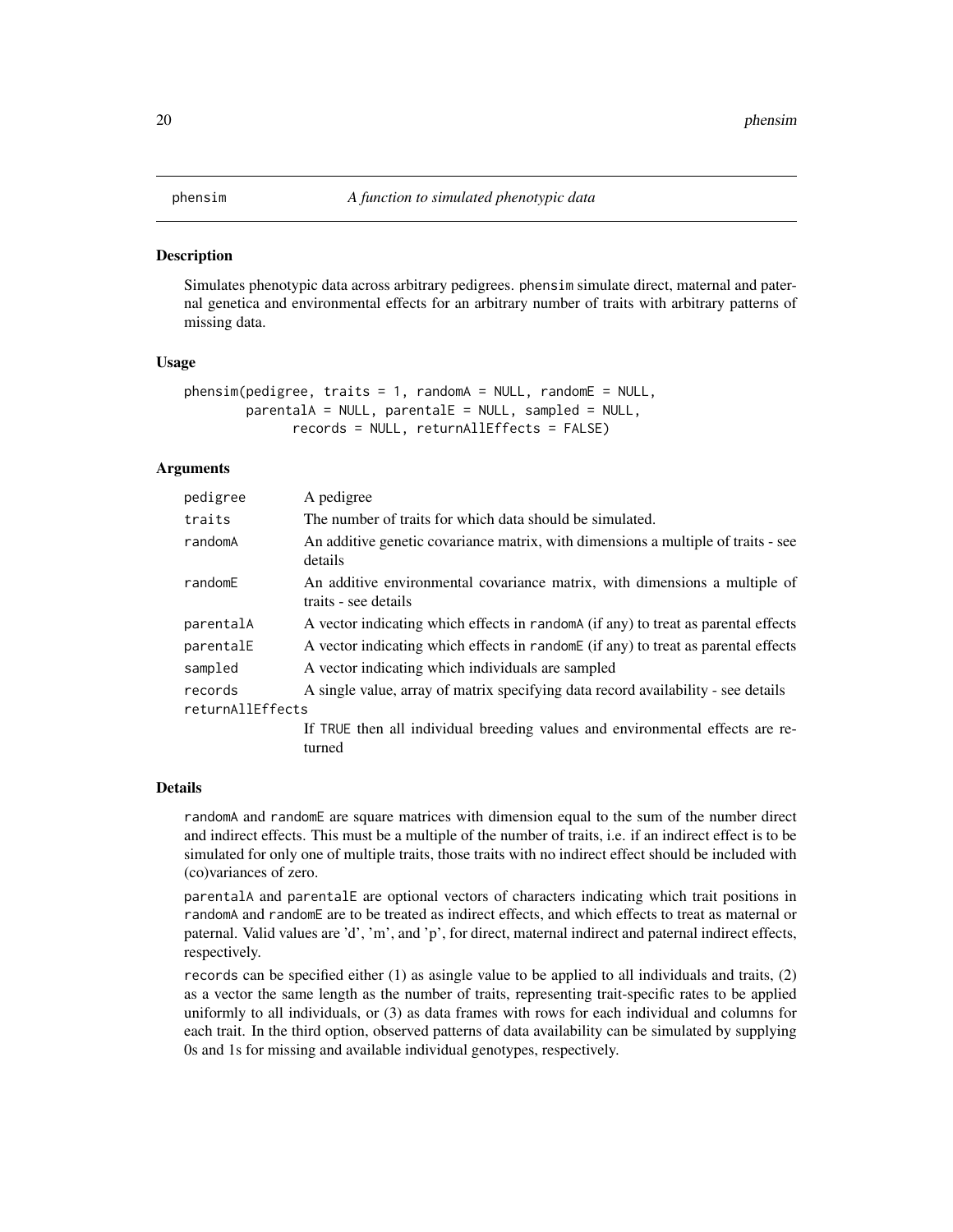#### <span id="page-20-0"></span>rpederr 21

#### Value

| phenotypes | A data frame containing phenotypes for all individuals specified to have records.          |
|------------|--------------------------------------------------------------------------------------------|
| allEffects | (optional) A data frame with all direct and indirect genetic and environmental<br>effects. |

# Author(s)

Michael Morrissey <michael.morrissey@st-andrews.ac.uk>

# References

Morrissey et al. 2007. Journal of Evolutionary Biology 20:2309-2321., Morrissey, M.B, and A.J. Wilson, 2009. pedantics, an R package for pedigree-based genetic simulation, and pedigree manipulation, characterisation, and viewing. Molecular Ecology Resources.

#### Examples

```
## make up a pedigree
id<- c("a1","a2","a3","a4","a5","a6","a7","a8","a9")
dam<- c(NA,NA,NA,"a1","a1","a1","a4","a4","a4")
sire<- c(NA, NA, NA, "a2", "a2", "a2", "a5", "a6", "a6")
pedigree<-as.data.frame(cbind(id,sire,dam))
traits<-2
## no correlations
randomA<-diag(4)
randomE<-diag(4)
parentalA<-c("d","d","m","m")
parentalE<-c("d","d","m","m")
## generate phenoypic data based on this architecture
phensim(pedigree=pedigree,traits=2,randomA=randomA,randomE=randomE,
          parentalA=parentalA,parentalE=parentalE)
## let's do it again but see how the phenotypes were composed
```

```
phensim(pedigree=pedigree,traits=2,randomA=randomA,randomE=randomE,
         parentalA=parentalA,parentalE=parentalE,returnAllEffects=TRUE)
```
<span id="page-20-1"></span>rpederr *Permutes a pedigree to create a plausible complete pedigree*

# Description

Given estimates of indivdiual life histories and rates and patterns of errors in pedigree links, rpederr probabilistically assigns "true" parents given an incomplete and potentially eroneous pedigree.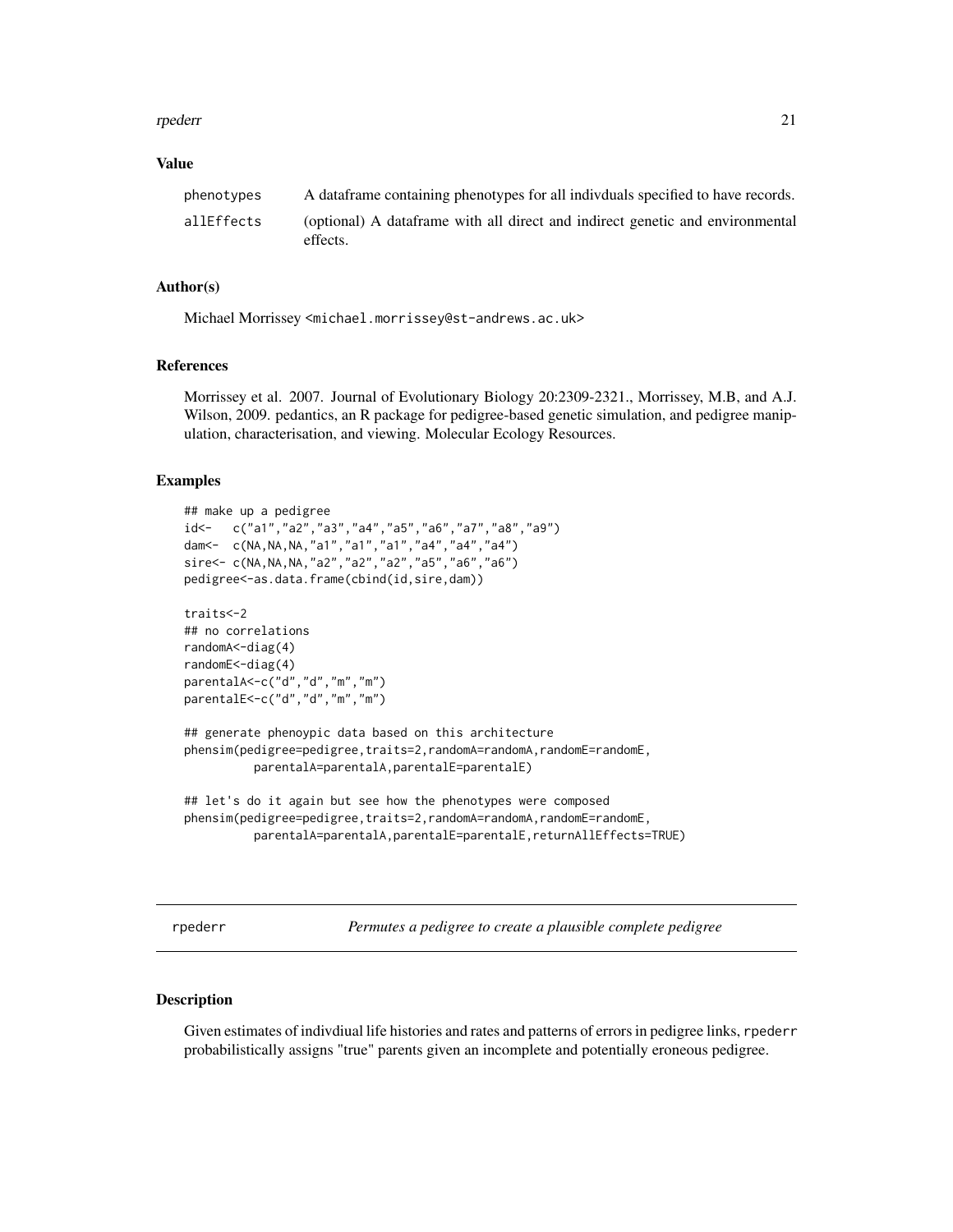# Usage

```
rpederr(assumedPedigree, founders = NULL, sex = NULL, samp = NULL,
           sireE = NULL, damE = NULL, sireS = NULL, damS = NULL,
           \text{cohort} = \text{NULL}, \text{first} = \text{NULL}, \text{last} = \text{NULL}, \text{monoecey} = \emptyset,modifyAssumedPedigree = 0)
```
# Arguments

assumedPedigree

| A pedigree                                                                                                                                                                                                                |
|---------------------------------------------------------------------------------------------------------------------------------------------------------------------------------------------------------------------------|
| A vector of indicator variables denoting founder status (1=founder, 0=non-founder)                                                                                                                                        |
| A vector of indicator variables denoting sex (0=male,1=female,anything else=unknown)                                                                                                                                      |
| A vector denoting whether or not individuals are sampled (1), or dummy indi-<br>vdiuals (0) added to the pedigree for the purpose of simulating potential "true"<br>pedigree links that go outside the sampled population |
| Sire assignment error rates, see details                                                                                                                                                                                  |
| Dam assignment error rates, see details                                                                                                                                                                                   |
| Proportion of "true" simulated sires that are to be taken from the unsampled<br>portion of the pedgiree.                                                                                                                  |
| Proportion of "true" simulated dams that are to be taken from the unsampled<br>portion of the pedgiree.                                                                                                                   |
| A numeric vector the same length as the pedigree containing cohorts                                                                                                                                                       |
| A numeric vector the same length as the pedigree indicating the first cohort for<br>which an individual is to be considered a potential parent                                                                            |
| A numeric vector the same length as the pedigree indicating the last cohort for<br>which an individual is to be considered a potential parent                                                                             |
| An indicator specifying whether or not bisexuality is allowed $(0=no$ (default),<br>$1 = yes$ )                                                                                                                           |
| modifyAssumedPedigree                                                                                                                                                                                                     |
| An indicator variable specifying whether or not an assumed pedigree with errors<br>but no missing links should be supplied.                                                                                               |
|                                                                                                                                                                                                                           |

# Value

| assumedPedigree      |                                                          |
|----------------------|----------------------------------------------------------|
|                      | echos the supplied pedigree                              |
| truePedigree         | A plausible pedigree with no errors and no missing links |
| supplementalPedigree |                                                          |
|                      | A plausible pedigree with errors but no missing links    |

# Author(s)

Michael Morrissey <michael.morrissey@st-andrews.ac.uk>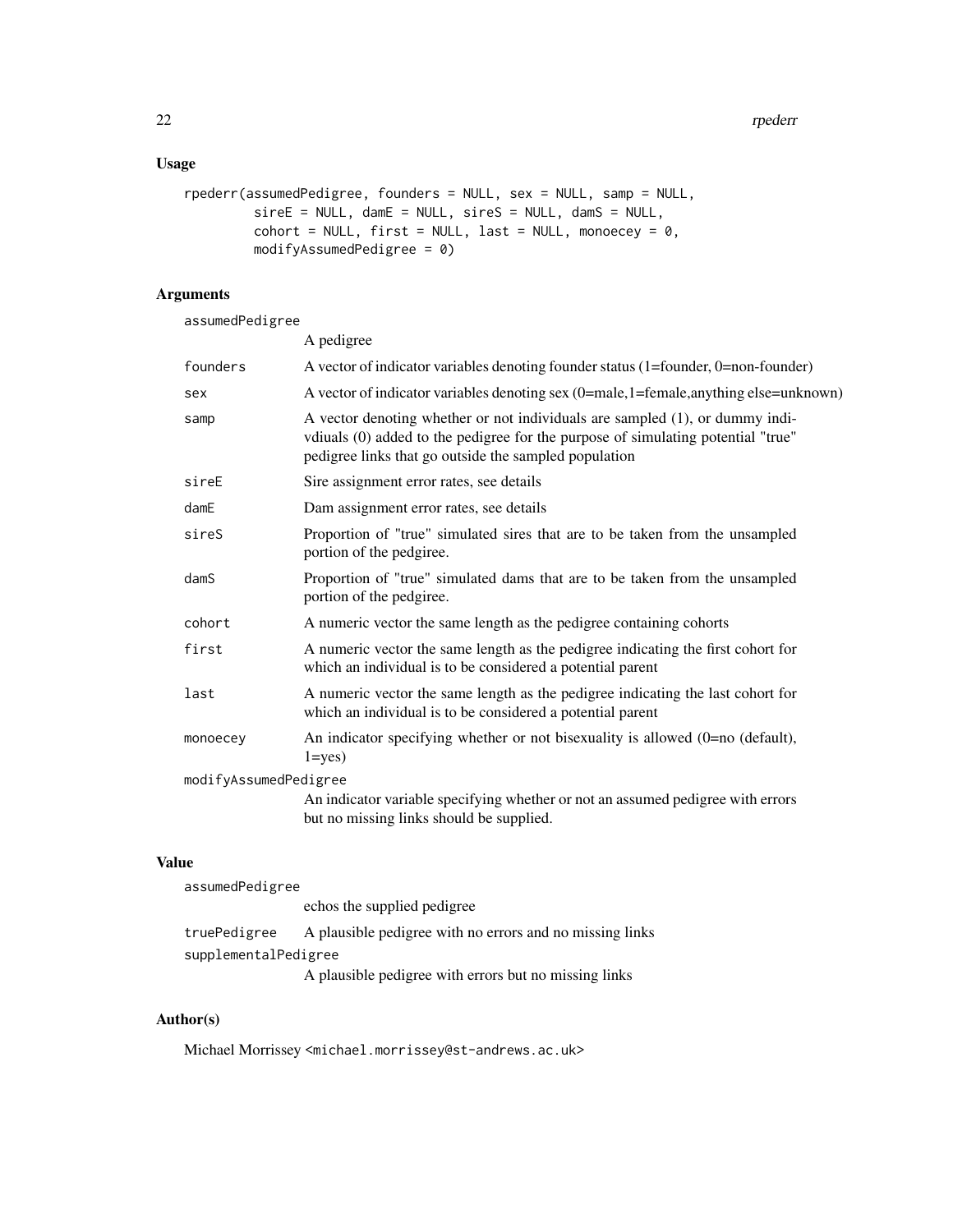#### rpederr 23

# References

Morrissey et al. 2007. Journal of Evolutionary Biology 20:2309-2321., Morrissey, M.B, and A.J. Wilson, 2009. pedantics, an R package for pedigree-based genetic simulation, and pedigree manipulation, characterisation, and viewing. Molecular Ecology Resources.

```
id<- c("a1","a2","a3","a4","a5","a6","a7","a8","a9")
dam<- c(NA,NA,NA,"a1","a1","a1","a4","a4","a4")
sire<- c(NA,NA,NA,NA,NA,NA,"a5","a5","a5")
found<-c(1,1,1,0,0,0,0,0,0)
samp<- c(1,1,1,1,1,1,1,1,1)
sex<- c(1,0,0,1,0,0,1,0,0)
dade<- rep(0,9)
mune<-rep(0,9)dads<- rep(1,9)
mums<- rep(1,9)
cohort<-c(1,1,1,2,2,2,3,3,3)
first<-c(2,2,2,3,3,3,4,4,4)
last<-c(2,2,2,3,3,3,4,4,4)
pedigree<-as.data.frame(cbind(id,sire,dam))
```

```
### don't simulate any errors, just fill in the missing sires
rpederr(assumedPedigree=pedigree,founders=found,sex=sex,
                  samp=samp,cohort=cohort,first=first,last=last)
```

```
## fill in the missing sires, and additionally simulate a problem
## with the second maternal sibship note that it is probabilistic,
## so this example may need to be run a couple of times before the
## error comes up, given the very small example dataset
fatherErrors<-c(0,0,0,0,0,0,0.8,0.8,0.8)
rpederr(assumedPedigree=pedigree,founders=found,sex=sex,samp=samp,
          sireE=fatherErrors,cohort=cohort,first=first,last=last)
```